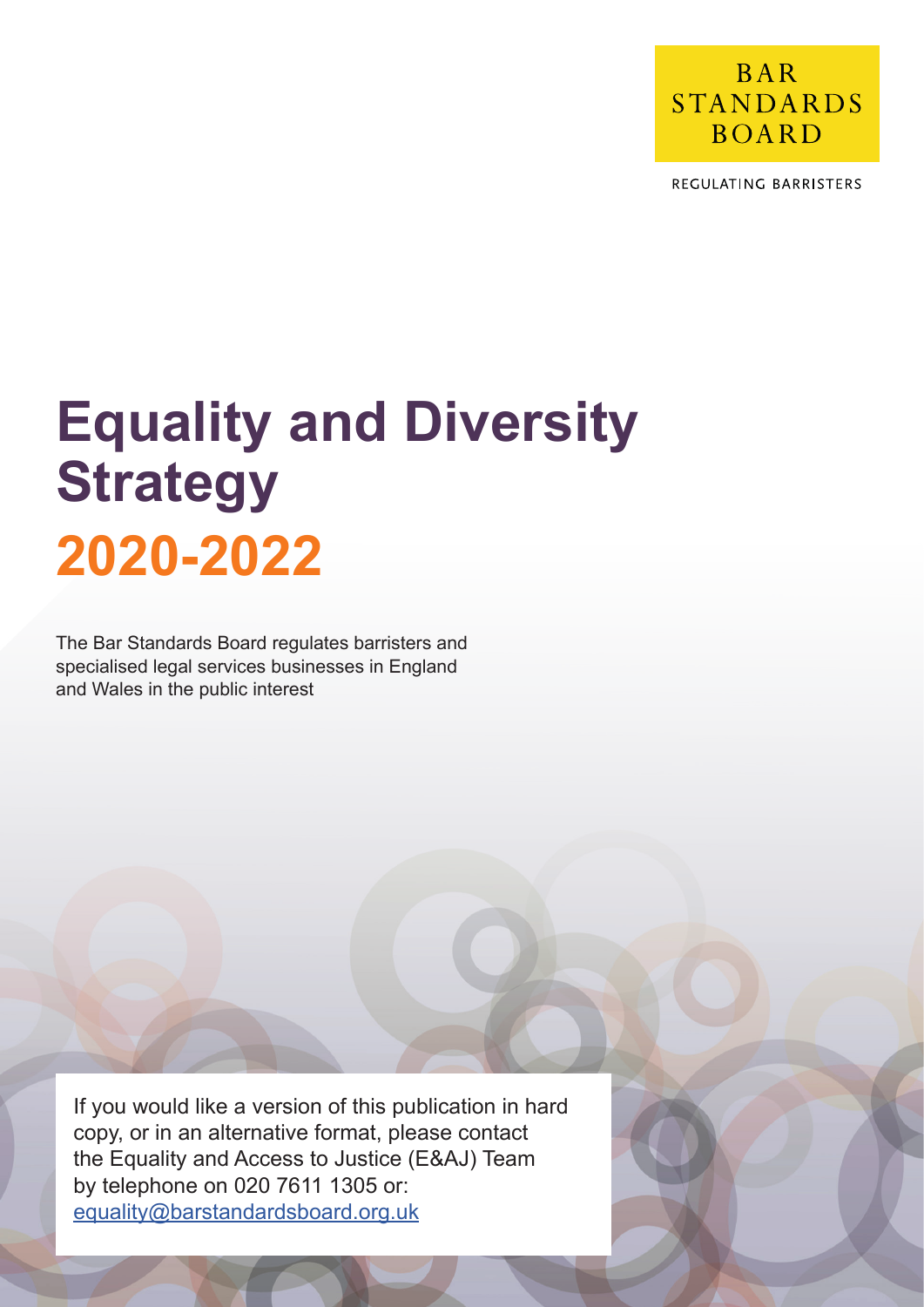## **Our values**

## **Fairness and Respect**

We strive to achieve equal access and equal treatment, valuing and respecting our differences.

## **Independence and Integrity**

We are objective and evidence-based, open, honest and accountable, and we expect everyone to meet these same ethical standards.

## **Excellence and Efficiency**

We are committed to learning and improving, seeking to maximise our effectiveness by making the best possible use of our resources.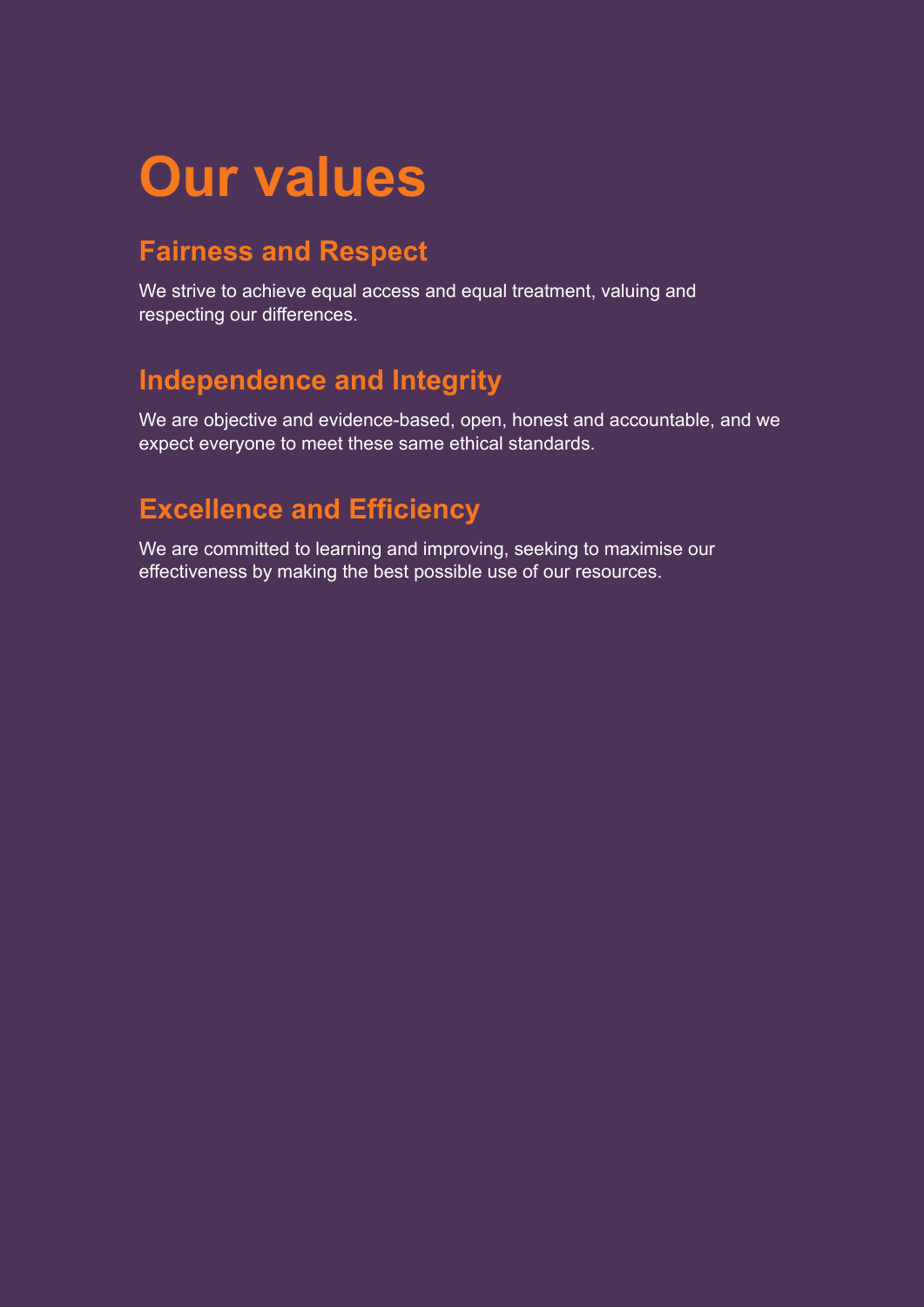# **Contents**

| Foreword from the Chair and Director General of the Bar Standards Board 4          |  |
|------------------------------------------------------------------------------------|--|
|                                                                                    |  |
|                                                                                    |  |
|                                                                                    |  |
|                                                                                    |  |
|                                                                                    |  |
|                                                                                    |  |
|                                                                                    |  |
| Equality Objectives (s.3 Equality Act 2010 (Specific Duties) Regulations 2011)  10 |  |
|                                                                                    |  |
|                                                                                    |  |
|                                                                                    |  |
|                                                                                    |  |
|                                                                                    |  |
| Annex 5. Stakeholders that were engaged in the development of this strategy 20     |  |
| Annex 6 An update on our Equality and Diversity Strategy for 2017 to 2019  21      |  |

Our Equality and Access to Justice Team consists of:

Head of Equality and Access to Justice: Amit Popat

Policy Manager (Equality and Access to Justice): Benjamin Burns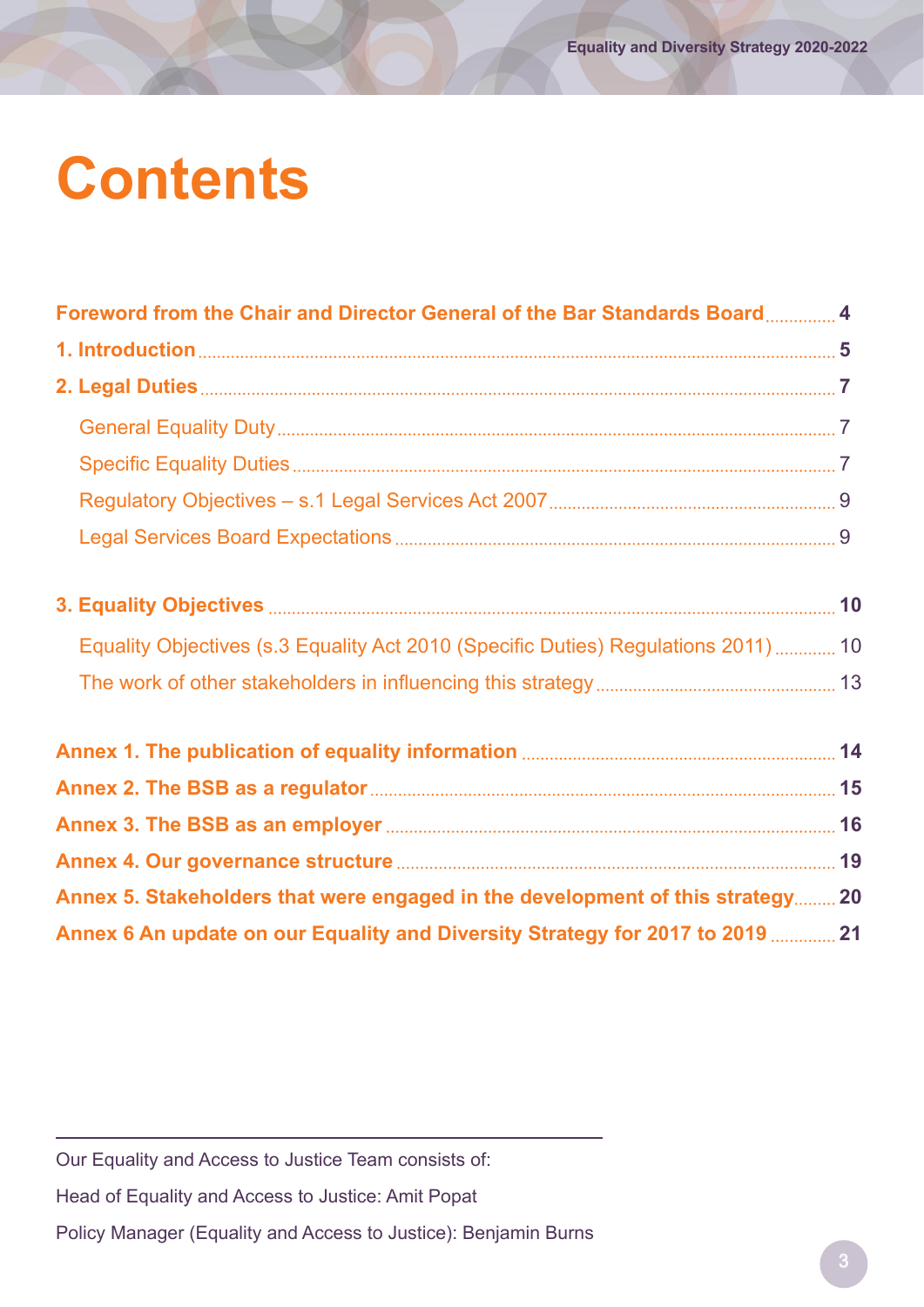## <span id="page-3-0"></span>**Foreword by the Chair and Director General of the Bar Standards Board**

We are pleased to introduce the Bar Standards Board's Equality and Diversity Strategy for 2020-22. It reports on our progress towards fulfilling our statutory objectives under the Equality Act 2010, both as an employer and as the regulator of barristers in England and Wales, and it sets out new objectives for the period to 2022.

While the diversity of barristers and pupils in England and Wales is heading in the right direction, our annual diversity reports for the profession show there is still some way to go before the Bar is as fully diverse as the society it serves. For example, in 2019, at 61.3 per cent, men still outnumbered women at 38.0 per cent of the practising Bar, and there is some notable underrepresentation in certain Black, Asian and Minority Ethnic (BAME) categories.

This Strategy sets out how we will continue to encourage diversity within the profession and within our own organisation, over the next two years. You can read our specific Equality Objectives in Section 3, but our overriding aim is to promote good practice in working cultures and equality in the profession, and to tackle bullying, discrimination and harassment where it occurs at the Bar.

We will continue to work closely with the profession over the next two years. This was a successful feature of our previous Equality and Diversity Strategy for 2017-19 and we welcome the Bar's own commitments and initiatives in this area.

Our Equality and Access to Justice Team has produced this Strategy in collaboration with over 30 internal and external stakeholders, including the profession's representative bodies, Bar students, other regulators and a range of experts on gender, disability, race, LGBT+ issues, social mobility, wellbeing and mental health, and bullying and harassment. We would like to thank them all for their helpful input.

We are always keen to hear from anyone who has insight into how we can achieve our Equality Objectives. If you have any insight or thoughts about this area of our work, please do not hesitate to contact us at [equality@](mailto:equality%40barstandardsboard.org.uk?subject=) [barstandardsboard.org.uk](mailto:equality%40barstandardsboard.org.uk?subject=).



**Baroness Blackstone** Chair of the Bar Standards Board



**Mark Neale** Director General Bar Standards Board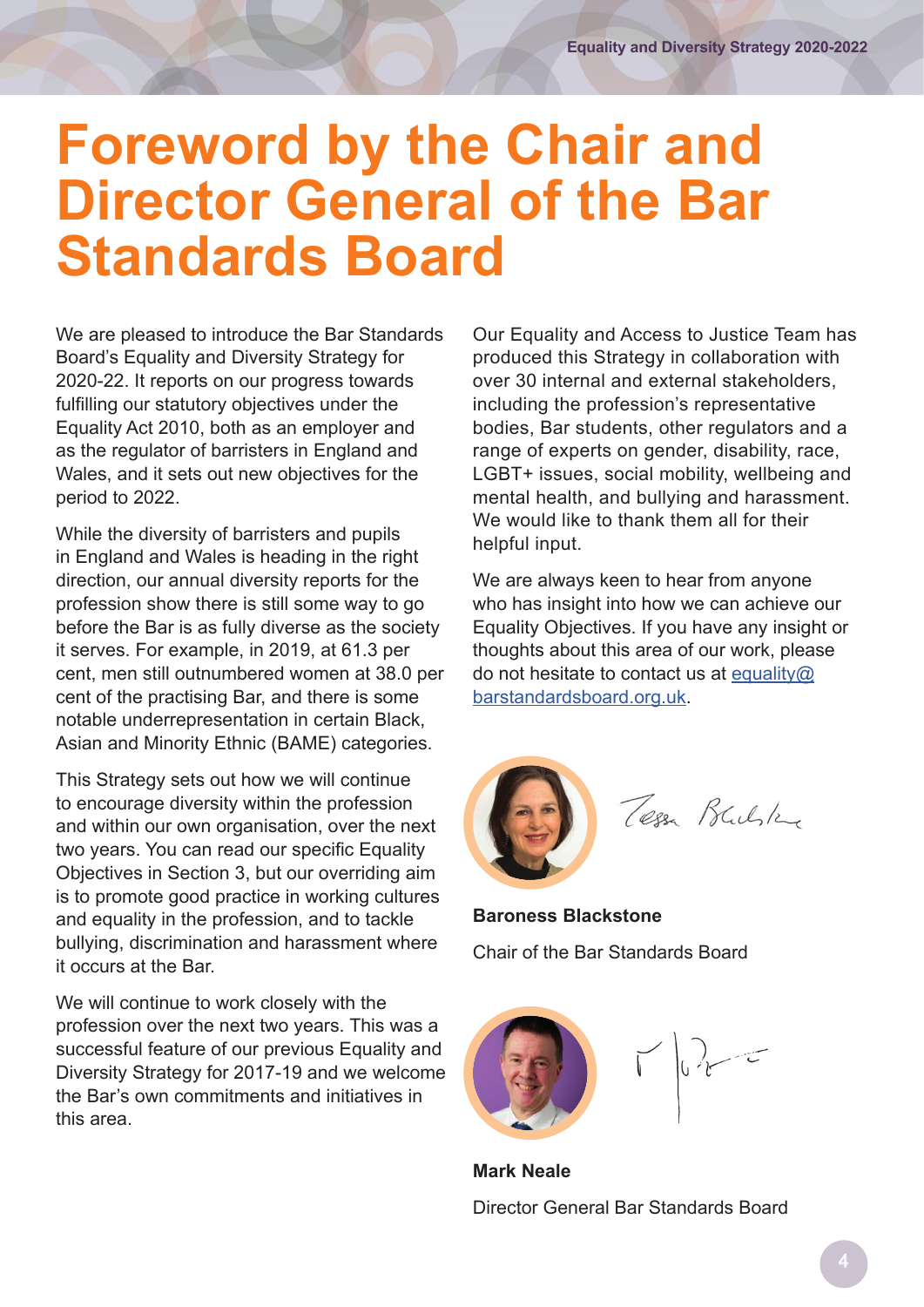# <span id="page-4-0"></span>**1. Introduction**

- **1.** The Bar Standards Board (BSB) regulates barristers of England and Wales in the public interest. The BSB believes that all areas of the Bar should be inclusive and reflect the diversity of society, from the point of entry to the profession up to its most senior ranks. Our Regulatory Objectives are laid down in the Legal Services Act 2007. They are:
	- protecting and promoting the public interest;
	- supporting the constitutional principle of the rule of law;
	- improving access to justice;
	- protecting and promoting the interests of consumers;
	- promoting competition in the provision of services;
	- encouraging an independent, strong, diverse and effective legal profession;
	- increasing public understanding of citizens' legal rights and duties; and
	- promoting and maintaining adherence to the professional principles.
- **2.** As with our previous equality and diversity strategies, this strategy has been produced by our Equality and Access to Justice Team in collaboration with:
	- internal stakeholders, including members of our Board, our Race Equality Taskforce, our Equality and Access to Justice (E&AJ) Officers and our E&AJ Programme Board, which includes all members of our senior management team; and
	- over 20 external stakeholders, including individual barristers, the profession's representative bodies, Bar students, other regulators, and experts on gender, disability, race, LGBT+ issues, social mobility, wellbeing and mental health, and bullying and harassment.
- **3.** This strategy primarily sets out how we will encourage diversity in the profession. It includes commitments for us to deliver equality and diversity best practice internally within the BSB. Over the next two years, we will measure the impact of this work by monitoring the diversity data obtained from the Bar and from our staff, and evaluating the impact of our objectives. Through the implementation of this strategy, we aim to promote good practice in working cultures and equality in the profession, and to tackle bullying, discrimination and harassment where it occurs at the Bar.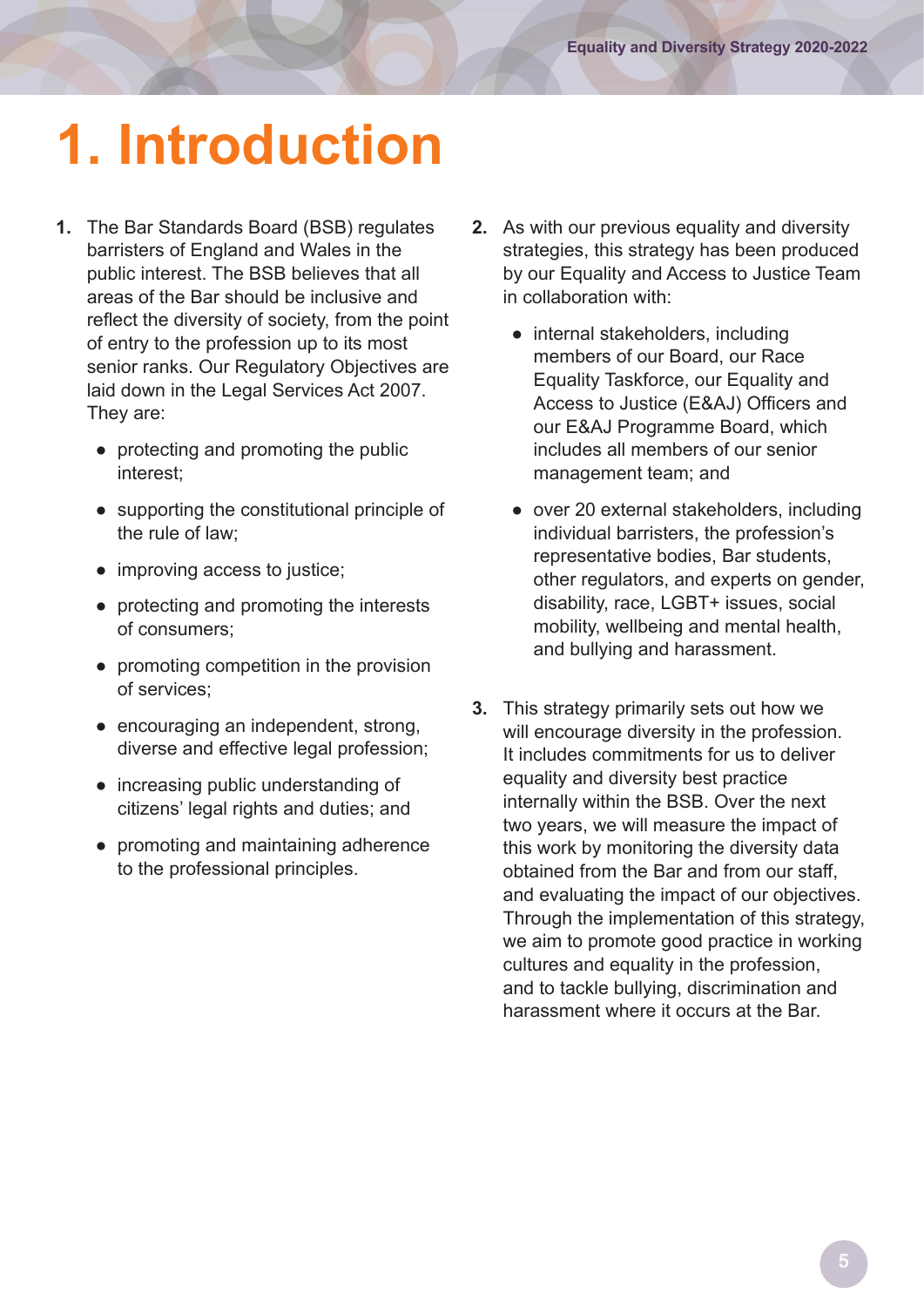- **4.** This strategy sits under our [Strategic Plan](https://www.barstandardsboard.org.uk/uploads/assets/4b599307-da48-4e4e-a8e2ff3bf83934bd/bsbstrategicplan2019-22.pdf)  [for 2019-22](https://www.barstandardsboard.org.uk/uploads/assets/4b599307-da48-4e4e-a8e2ff3bf83934bd/bsbstrategicplan2019-22.pdf), which was consulted on in late 2018. Our strategic aims for 2019-22 are:
	- **Aim 1:** Delivering risk-based, targeted and effective regulation.
	- **Aim 2:** Encouraging an independent, strong, diverse and effective legal profession.
	- **Aim 3:** Advancing access to justice in a changing market.
- **5.** These strategic aims are based on the risk themes we identified in our 2019 Risk Outlook.

 The Risk Outlook summarises our analysis of risk, looking at the evidence of trends across the legal sector and the Bar to present the broad risk themes we think could be the biggest threats to our Regulatory Objectives. In the 2019 [Risk](https://www.barstandardsboard.org.uk/uploads/assets/6bb68426-03bf-4e97-86c6cb4780c76743/bsbriskoutlook2019.pdf)  [Outlook](https://www.barstandardsboard.org.uk/uploads/assets/6bb68426-03bf-4e97-86c6cb4780c76743/bsbriskoutlook2019.pdf) we identified the following three themes:

- **Theme 1:** Working cultures and professional environment inhibit an independent, strong, diverse and effective profession.
- **Theme 2:** Innovation and disruption in the legal services market offer threats and opportunities for the profession and for the public.
- **Theme 3:** Affordability and lack of legal knowledge threaten access to justice.
- **6.** The 2019 Risk Outlook was developed in parallel with our Strategic Plan, so that alongside providing an opportunity to share our insights with our stakeholders, the Risk Outlook guides the development and prioritisation of our regulatory activities.
- **7.** Our Strategic Plan outlines the broad regulatory activities we propose to undertake to achieve our strategic aims. For example, our Strategic Plan proposes to improve our understanding of the wellbeing of the profession and the way in which it influences our approach to regulation, as part of our strategic aim to encourage a diverse profession (Aim 2) and linked to our risk theme around working cultures (Theme 1). This Equality and Diversity Strategy is reinforced by this proposal and builds on it, by including specific equality objectives and activities about the wellbeing of the profession.
- **8.** Three key drivers underpin this strategy and its associated objectives:
	- **Public interest and the rule of law –** A profession which is representative of the people it serves is more likely to meet the diverse needs of its clients, thereby working more effectively and creating a positive public image. As an employer, we will work more efficiently if we maintain an inclusive workplace that is free from discrimination.
	- **Moral** We believe that the promotion of equality and diversity is morally the right thing to do and helps to combat social injustice. It is unfair for a person to experience disadvantage or discrimination on the basis of difference.
	- **Legal** As a public body, we have a general equality duty and a number of specific equality duties arising from the Equality Act 2010. We must also comply with the Regulatory Objectives as set out in the Legal Services Act 2007, notably the Objective about encouraging an independent, strong, diverse and effective legal profession and the Objective about improving access to justice.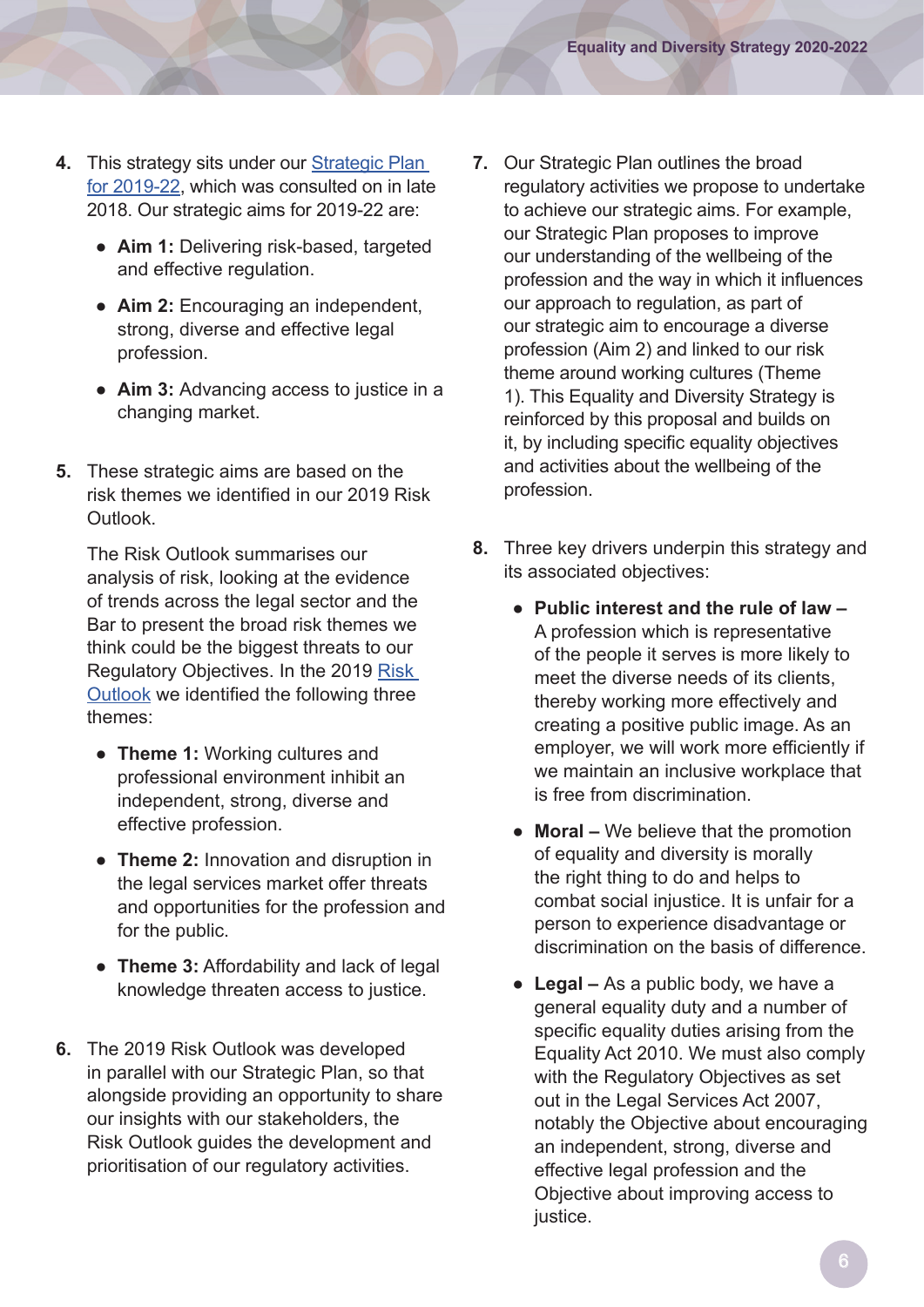# <span id="page-6-0"></span>**2. Legal Duties**

### General Equality Duty

- **9.** The BSB (as the independent body through which the General Council of the Bar carries out its regulatory functions) is a public body for the purposes of the Equality Act 2010 and is bound by, and committed to, meeting the requirements of the general public equality duty.
- **10.** The general duty requires public bodies, in the exercise of their functions, to pay due regard to the need to:<sup>1</sup>
	- eliminate unlawful discrimination, harassment and victimisation, and any other conduct that is prohibited by, or under, the Equality Act (Equality Act aim 1);
	- advance equality of opportunity between persons who share a relevant protected characteristic and persons who do not share it (Equality Act aim 2); and
	- foster good relations between persons who share a relevant protected characteristic and persons who do not share it (Equality Act aim 3).
- **11.** The protected characteristics are: age, disability, gender reassignment, pregnancy and maternity, race, religion or belief, sex, and sexual orientation. Marriage or civil partnership is a protected characteristic, but only has application in relation to employment (not services or public functions).
- **12.** We meet our obligations under the Equality Act by undertaking an equality impact analysis for each of our projects, policies and initiatives. We deliver equality training to all of our staff, Board, committee members, Advisory Pool of Experts, and members of our Independent Decisionmaking Body. We collect and examine diversity data for the profession we regulate and for our staff.
- **13.** We engage a range of stakeholders in our work on equality and access to justice to ensure that we are appropriately aligning our objectives with wider issues in the profession. These stakeholders include voluntary sector agencies, equality and diversity networks within the legal profession, and external specialists. They also provide essential feedback on our work. This helps us to meet our public sector duties in relation to the fostering of good relations between diverse groups.

## Specific Equality Duties

- **14.** The Equality Act Specific Duties Regulations 2011, impose specific duties on a number of public bodies including the Bar Council (and therefore the BSB) namely to:
	- publish information at least annually to show compliance with the Equality Duty; and
	- set and publish equality objectives, at least every four years.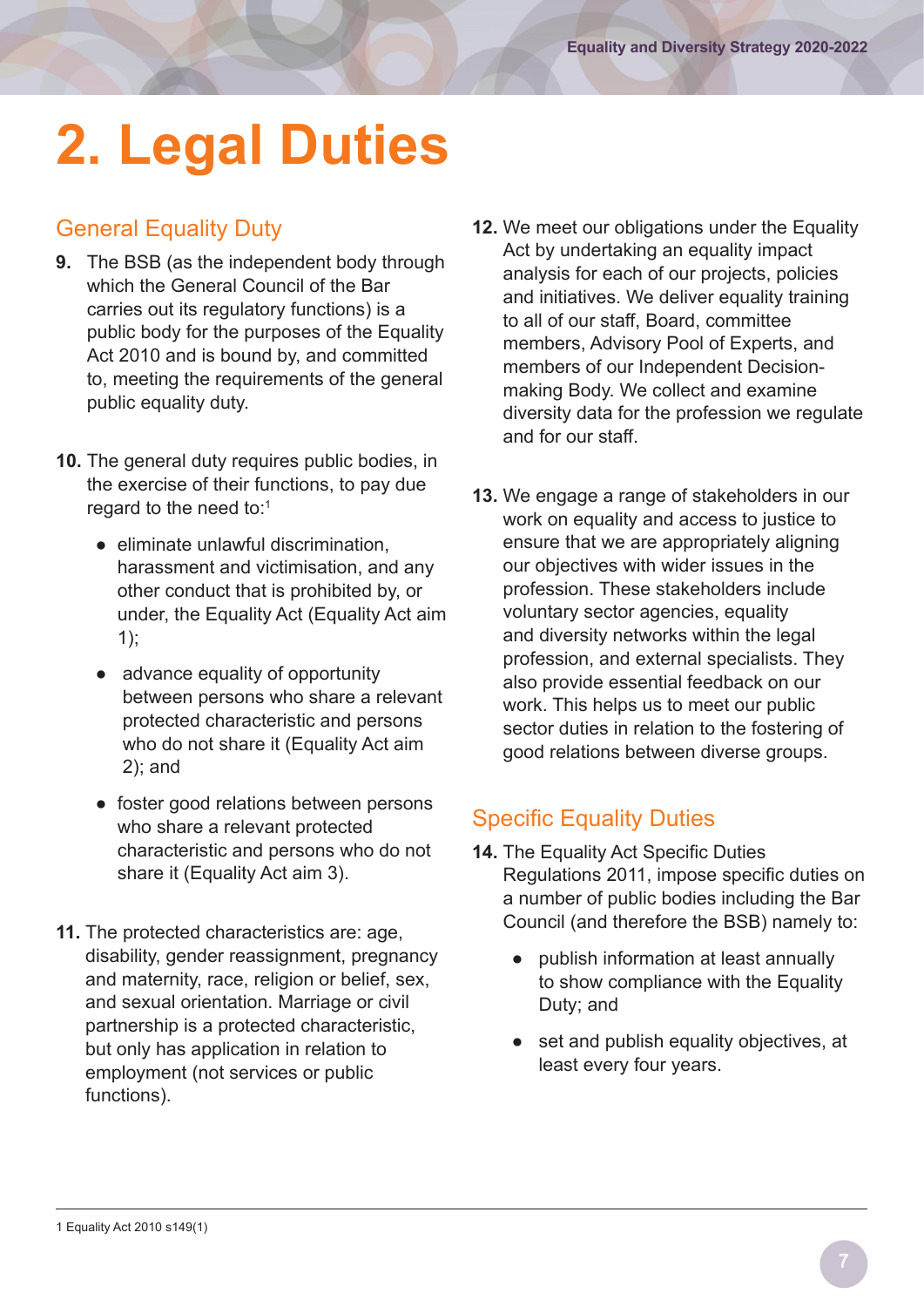- **15.** Meeting the above duties has helped direct our work. Equality and diversity are key considerations in our risk-based approach to regulation, and research and analysis are used to ensure that our equality and access to justice work has a robust evidence base.
- **16.** The work undertaken since the previous equality and diversity strategy, which was published in 2017, is summarised at Annex 6. That work has improved our evidence base and our understanding of the issues at hand. To ensure impact and continuity, the following elements of our previous equality and diversity strategy will continue into the current strategic period:

#### **Our work to address bullying, discrimination and harassment at the Bar.**

 This is a key and fast evolving area of focus for the legal profession and legal regulators. In July 2019, we formed a project with broad scope which will continue under this strategy. The project includes our Pilot Harassment Support Scheme and a review of our mechanisms for reporting bullying, discrimination or harassment as serious misconduct. Following our Women at the Bar research in 2016, we have appointed YouGov to undertake qualitative research about people's experience of bullying, discrimination and harassment at the Bar. The research will generate valuable evidence for our work to address those behaviours at the Bar. It will look at all protected characteristics but will focus on race, disability, sex and sexual orientation. The research will build on, and be informed by, the outcomes of the Bar Council's "[Barristers' Working Lives"](https://www.barcouncil.org.uk/resource/working-lives.html) research.

#### ● **Training our staff on antidiscriminatory practice.**

 This will continue to further embed our commitment to good practice. The E&AJ Team have delivered training on anti-discriminatory practice to our Legal and Enforcement Department, our Regulatory Operations Department and the Independent Decision-making Body. This training will continue to be rolled out to all staff under this strategy as part of our learning and development plan.

● **Qualitative research about the impact of equality policies of Authorised Training and Education Organisations (AETOs) for the vocational component of Bar, and a report to identify and influence best practice.** 

 A literature review identifying best practice has been completed and further research is currently being undertaken into AETOs' equality and diversity policies. We will also update our 2017 research, "Differential Attainment at BPTC and Pupillage" to reflect changes that have been made to vocational training assessments.

#### ● **Work to encourage race equality at the Bar.**

 In June 2019, we formed our Race Equality Taskforce as a key outcome of our event in March 2018 called "Heads Above the Parapet: how can we improve race equality at the Bar?" The Taskforce agreed its action plan in September 2019 and will continue to develop and implement that plan under this strategy.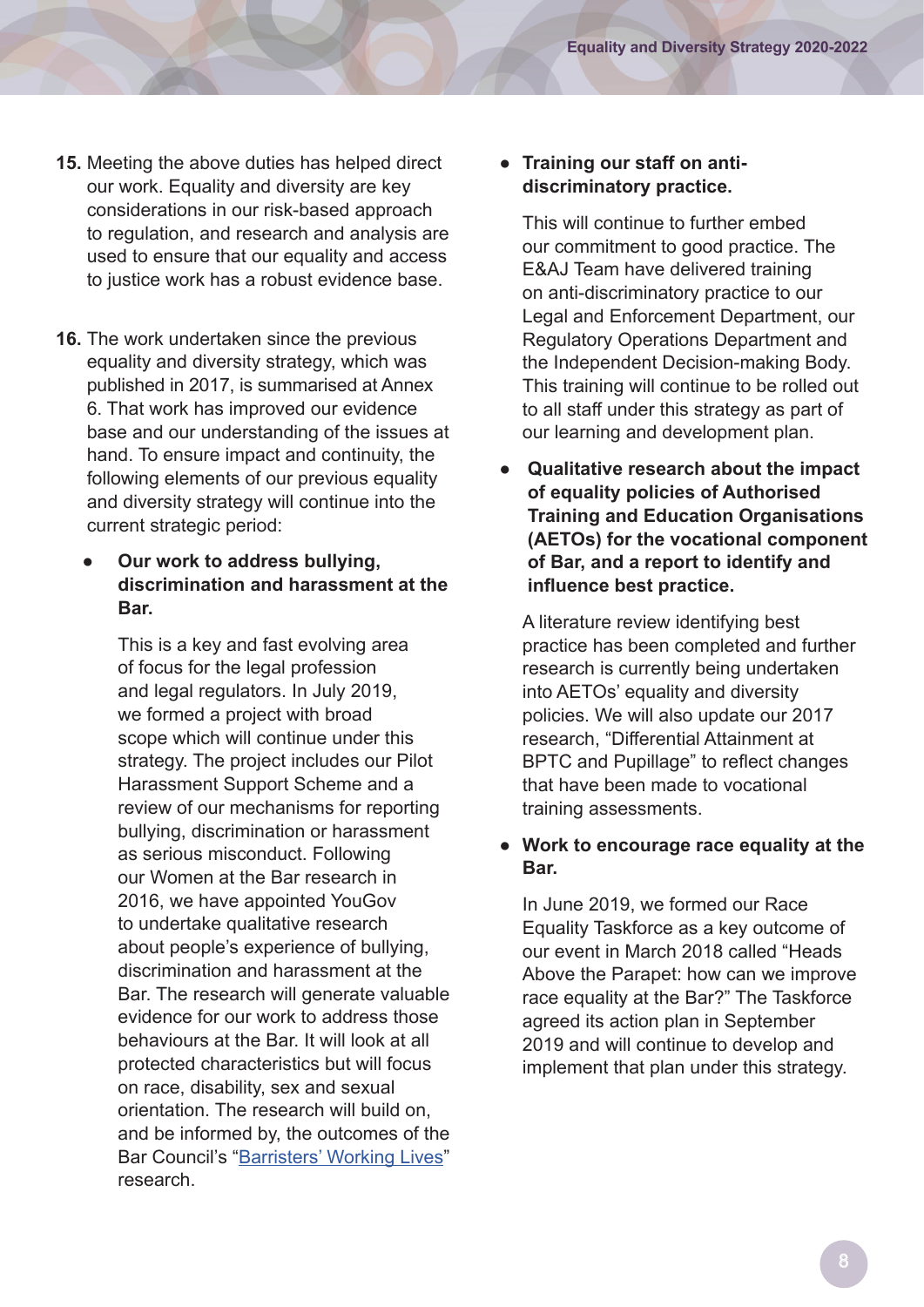### <span id="page-8-0"></span>Regulatory Objectives – Legal Services Act 2007 (LSA) section 1

- **17.** Section 1(1)(c) of the LSA specifies the Regulatory Objective of "improving access to justice". While the ability of the general public to access justice via the legal profession is not wholly under the control of the legal regulators, we are seeking to make improvements where we have an influence. In particular, this can include making sure that guidance on how to access barristers' services is clear and widely available.
- **18.** Section 1(1)(f) of the LSA sets out the Regulatory Objective of "encouraging an independent, strong, diverse and effective legal profession". The Bar prides itself on providing high quality, world-class legal services and on the intellectual rigour of its members. Entry into, and progression within, such an elite profession must be open to all those with the talent and drive to succeed. An individual's socio-economic background or protected characteristics should play no part in excluding them from the profession.

## Legal Services Board Expectations

- **19.** The Legal Services Board (LSB) is the oversight regulator of legal services in England and Wales. Its role and responsibilities are outlined in the LSA. The LSB shares our Regulatory Objectives and, like us, is among the list of public authorities that must publish information to demonstrate compliance with the Equality Duty. As part of this commitment, the LSB produces a report on the legal services regulators' progress against diversity outcomes. In February 2017, the LSB set four outcomes for encouraging a diverse profession, as part of revised guidance under section 162 of the LSA:
	- **Outcome 1:** Understanding the diversity profile of the regulated community.
	- **Outcome 2:** Using data to inform activity and approach.
	- **Outcome 3:** Collaborating with others.
	- **Outcome 4:** Accounting to stakeholders.
- **20.** In January 2019, the LSB published its first report on the legal services regulators' progress against those outcomes, which can be found [here](https://www.legalservicesboard.org.uk/Projects/Diversity_Of_Legal_Profession/pdf/20190122_Diversity_Summary_report_legal_services_regulators_progress.pdf). The report recognises the significant activity we have undertaken in line with the revised guidance from the LSB, reports positive progress against each of the outcomes, and identifies specific areas where the LSB wishes to be kept updated.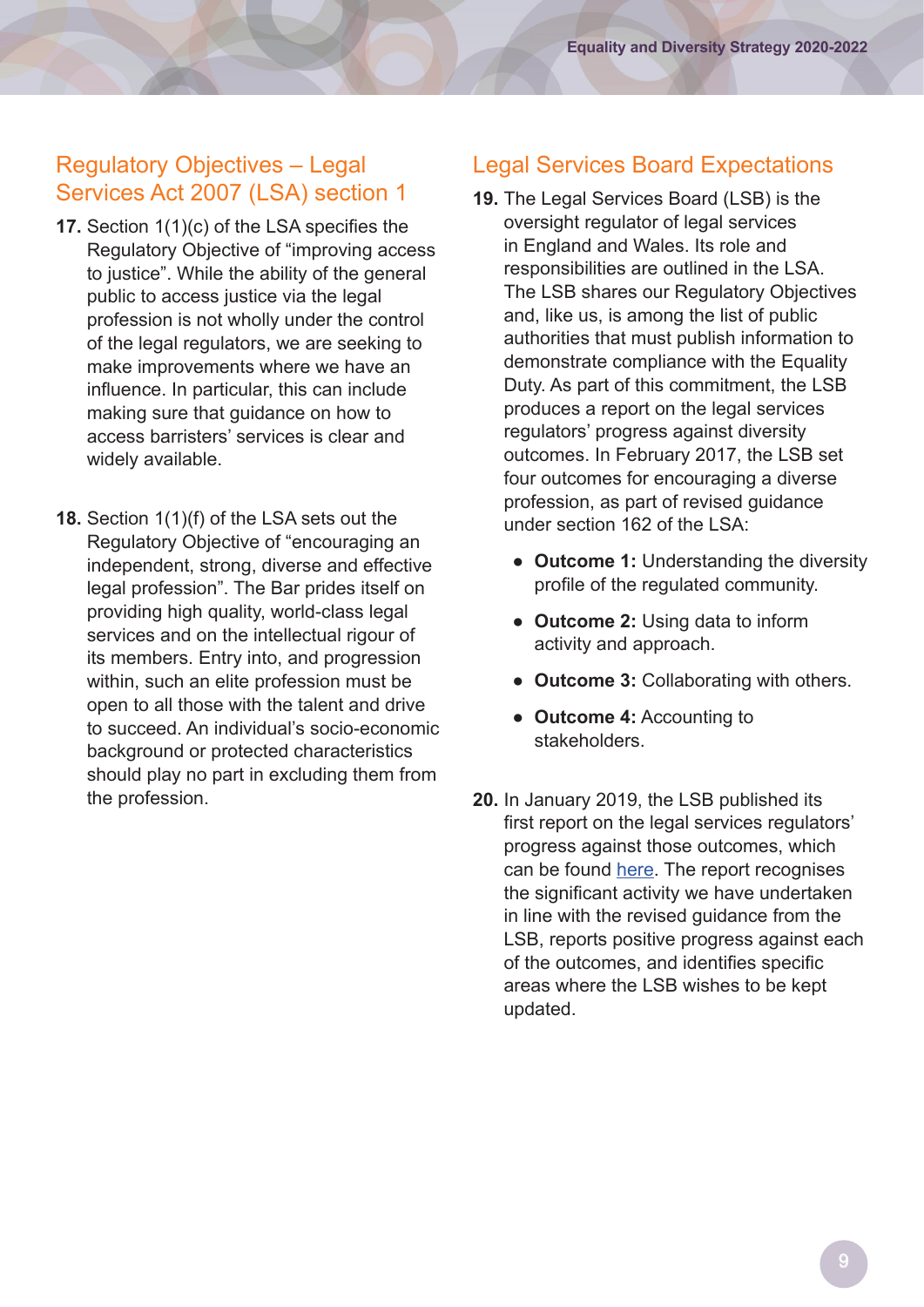# <span id="page-9-0"></span>**3. Equality Objectives**

## Equality Objectives (s.3 Equality Act 2010 (Specific Duties) Regulations 2011)

**21.** We have five Equality Objectives for 2020 to 2022 which focus externally on the profession and internally on the BSB. Our Equality Objectives are based on evidence, quantitative and qualitative research, equality impact analyses and engagement with a wide range of internal and external stakeholders.

### **Equality Objective 1.**

#### **Address the causes of discrimination and harassment at the Bar because of a protected characteristic.**

| Focus                               | <b>Actions</b>                                                                                                                                                                                                                                                                                             | Completion        |
|-------------------------------------|------------------------------------------------------------------------------------------------------------------------------------------------------------------------------------------------------------------------------------------------------------------------------------------------------------|-------------------|
| <b>Disability</b>                   | Engage with disability experts and representatives of<br>the BSB, to influence regulatory good practice.                                                                                                                                                                                                   | February 2021     |
|                                     | Publish three good practice case studies about<br>inclusion of different types of disability at the Bar.                                                                                                                                                                                                   | April 2021        |
| <b>Race</b>                         | Engage with race equality experts and representatives<br>of the BSB, to influence regulatory good practice.                                                                                                                                                                                                | October 2020      |
|                                     | In conjunction with the Race Equality Taskforce,<br>deliver the agreed action plan that includes publishing<br>three good practice case studies, and piloting a<br>reverse mentoring project with members of the<br>Taskforce and Black and Minority Ethnic (BAME)<br>people who are training for the Bar. | April 2021        |
| Bullying,<br>discrimination<br>and  | Undertake qualitative research about bullying,<br>discrimination and harassment at the Bar with a focus<br>on sex, race, sexual orientation and disability.                                                                                                                                                | December 2020     |
| harassment                          | Produce a report including recommendations to<br>achieve good regulatory practice in addressing<br>bullying and harassment, with a focus on our systems<br>for reporting.                                                                                                                                  | <b>March 2021</b> |
| <b>Protected</b><br>characteristics | Engage and consult stakeholders from across<br>the profession and with a range of protected<br>characteristics, to support the review of the Equality<br>Rules of our Handbook. <sup>2</sup>                                                                                                               | <b>March 2022</b> |
|                                     | Develop and implement strategies to improve diversity<br>data monitoring across all diversity characteristics.                                                                                                                                                                                             | October 2021      |

2 This project and its timescales are aligned with the wider project to review our Handbook.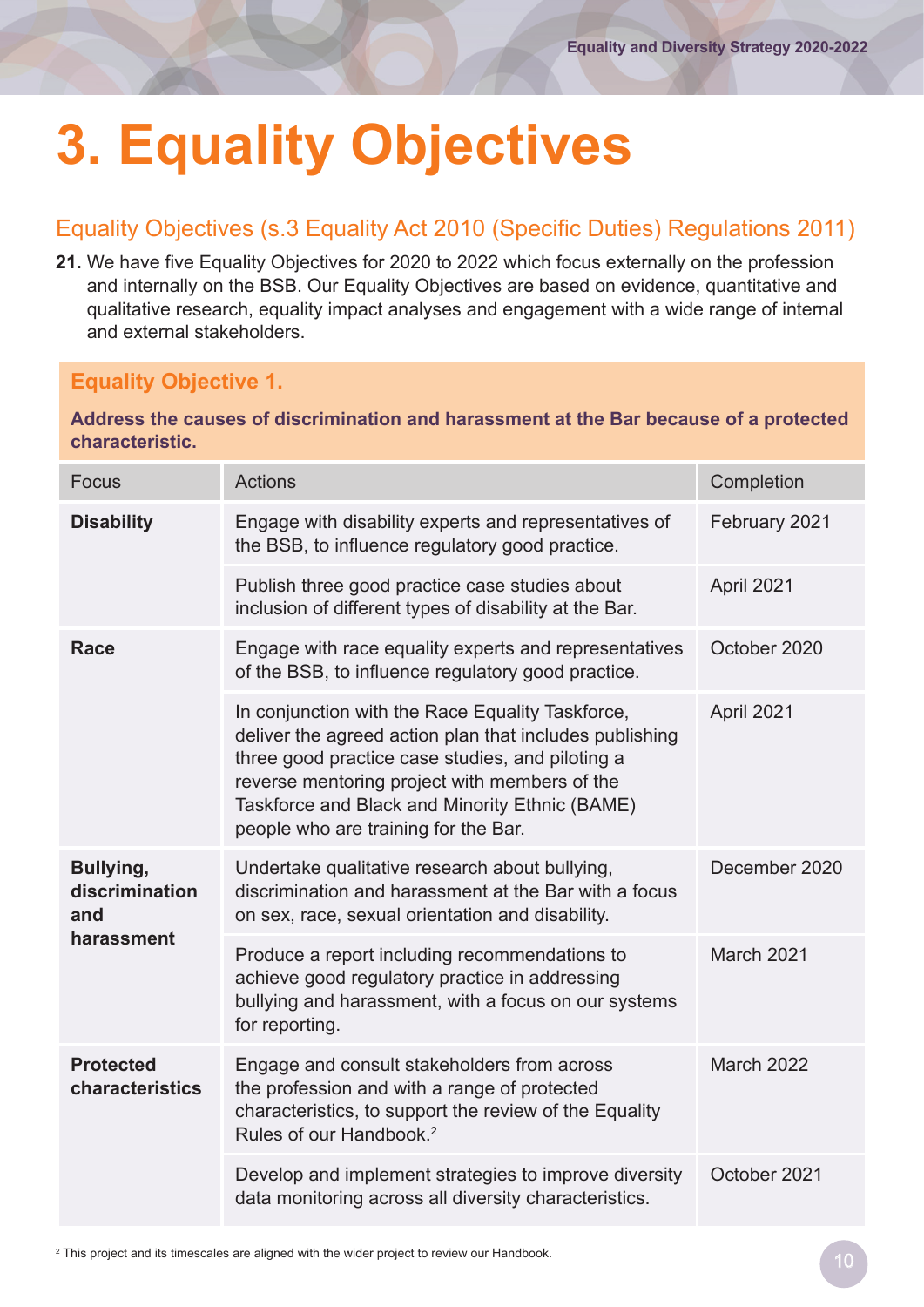#### **Equality Objective 2.**

#### **Review the role of regulation in improving the wellbeing of members of the profession.**

| Focus     | <b>Actions</b>                                                                                                                                                     | Completion       |
|-----------|--------------------------------------------------------------------------------------------------------------------------------------------------------------------|------------------|
| Wellbeing | Engage wellbeing stakeholders to identify the specific<br>role of regulation in addressing wellbeing challenges at<br>the Bar, and develop policy recommendations. | <b>July 2021</b> |

### **Equality Objective 3.**

**Review the role of regulation in improving access to justice.**

| <b>Access to</b> | Engage with access to justice organisations and      | January 2022 |
|------------------|------------------------------------------------------|--------------|
| justice          | produce recommendations about the role of regulation |              |
|                  | in improving access to justice.                      |              |

## **Equality Objective 4.**

#### **Improve the implementation of equality and diversity policies with vocational training AETOs.**

| <b>Differential</b><br>attainment in<br>training for<br>the Bar                                | Update our "Differential Attainment at the Bar<br>Professional Training Course and Pupillage" research<br>to create a baseline on differential attainment, since<br>changes were made to centralised assessments at the<br>vocational stage of training for the Bar, under our Future<br>Bar Training programme. | December 2020 |
|------------------------------------------------------------------------------------------------|------------------------------------------------------------------------------------------------------------------------------------------------------------------------------------------------------------------------------------------------------------------------------------------------------------------|---------------|
| <b>Good E&amp;D</b><br>practice<br>at the<br>vocational<br>stage of<br>training for<br>the Bar | Work with vocational training Authorised Education and<br>Training Organisations (AETOs) to embed good equality<br>and diversity practice for Bar students.                                                                                                                                                      | February 2022 |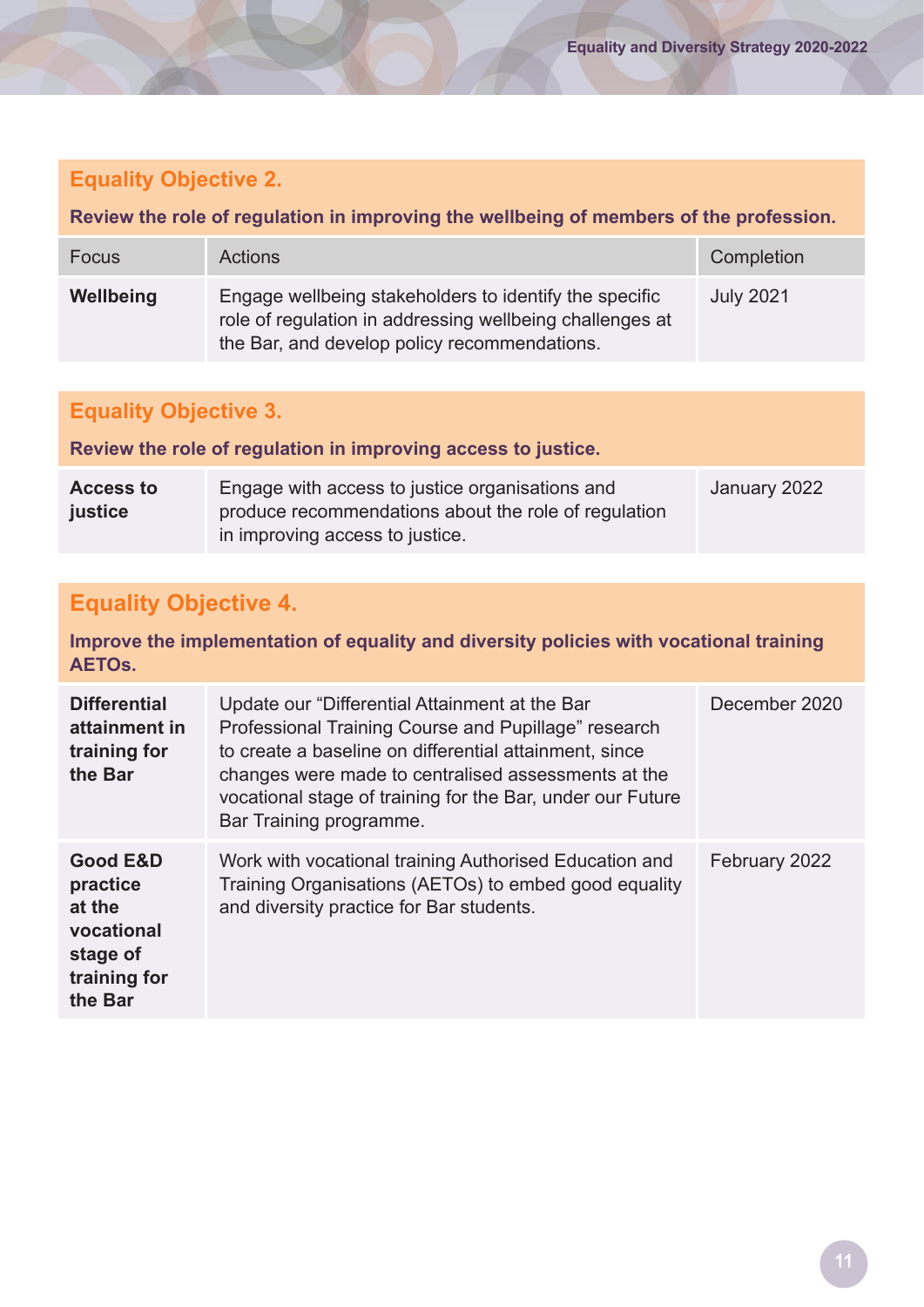## **Equality Objective 5.**

#### **Embed equality and diversity good practice across all BSB departments.**

| <b>BSB</b> internal<br>practices | Publish a summary of our workforce and Board diversity,<br>to lead by example.                                  | May 2020   |
|----------------------------------|-----------------------------------------------------------------------------------------------------------------|------------|
|                                  | Update the BSB website to effectively present the case<br>for good equality and diversity practice, at the Bar. | June 2020  |
|                                  | Deliver training for all BSB staff on anti-discriminatory<br>practice and inclusive disability practice.        | March 2022 |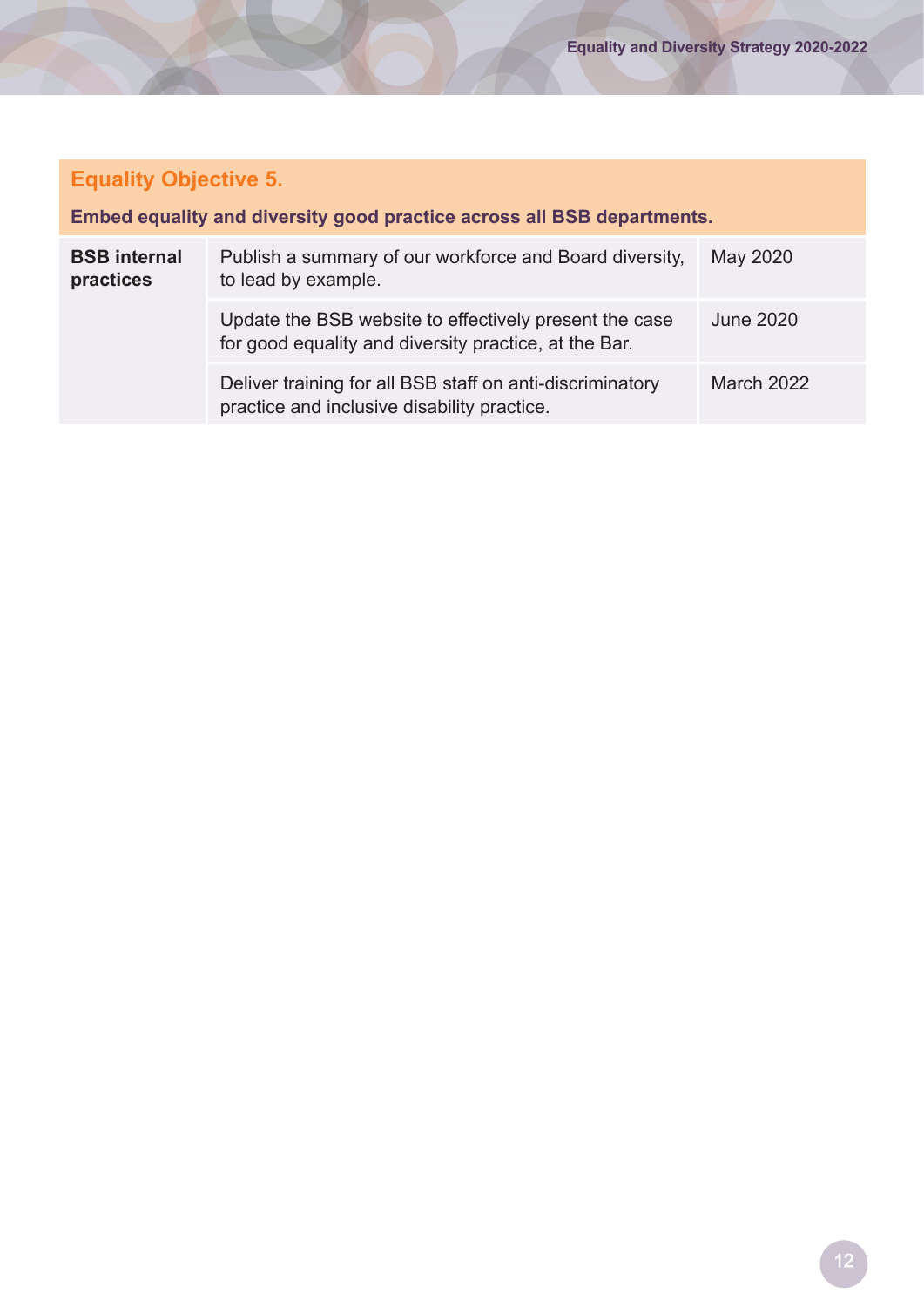#### <span id="page-12-0"></span>The work of other stakeholders in informing this strategy.

- **22.** Approximately 30 stakeholders were engaged in the development of our Equality Objectives for 2020 to 2022. A list of those stakeholders is at Annex 5.
- **23.** From this engagement, we have built a good understanding of the current or planned work of key external stakeholders. This understanding will help us to promote collaboration on key equality and diversity issues and/or objectives at the Bar where appropriate, and avoid duplicating work that is already delivered by other stakeholders.
- **24.** This collaborative approach will continue as we implement this strategy, for example:
	- Bullying, discrimination and harassment will continue to be a key area of focus under this strategy. We are aware of the important work being delivered by other stakeholders in this area, including the Bar Council, Law Care, the International Bar Association and a number of forums and networks. To achieve meaningful change in this area, a concerted approach needs to be developed, where appropriate. We promoted this approach under our previous equality and diversity strategy by creating and extending our [Pilot Harassment Support](https://www.barstandardsboard.org.uk/uploads/assets/dbbdd80a-4686-4a1a-922a3c3fc8a11f19/Pilot-Harassment-Support-Schemes-Waivers.pdf)  [Scheme](https://www.barstandardsboard.org.uk/uploads/assets/dbbdd80a-4686-4a1a-922a3c3fc8a11f19/Pilot-Harassment-Support-Schemes-Waivers.pdf) in response to feedback from the profession. We will continue to do so under this strategy.
- This strategy includes an objective to review the role of regulation in improving the wellbeing of members of the profession. We are aware that stakeholders including Law Care and the Bar Council have led the wellbeing agenda at the Bar. We will work with these and other stakeholders to ensure that our regulatory activity, where possible, has a positive impact on wellbeing and takes wellbeing issues into account.
- Our focus on disability has been developed in collaboration with disabled people and/or experts on disability, including the founders of "Legally Disabled? Career experiences of disabled people in the legal profession", the Association of Disabled Lawyers, "City Disabilities", and those who participated in our "All Bar None" workshop at the Legally Disabled Conference in January 2020 which we ran in partnership with the Bar Council.
- Our focus on race has been led by our Race Equality Taskforce with input from experts on race and/or people from a range of ethnic groups, including the Black Barristers' Network, a workshop of Bar training students, One Pump Court and leading academics on race equality.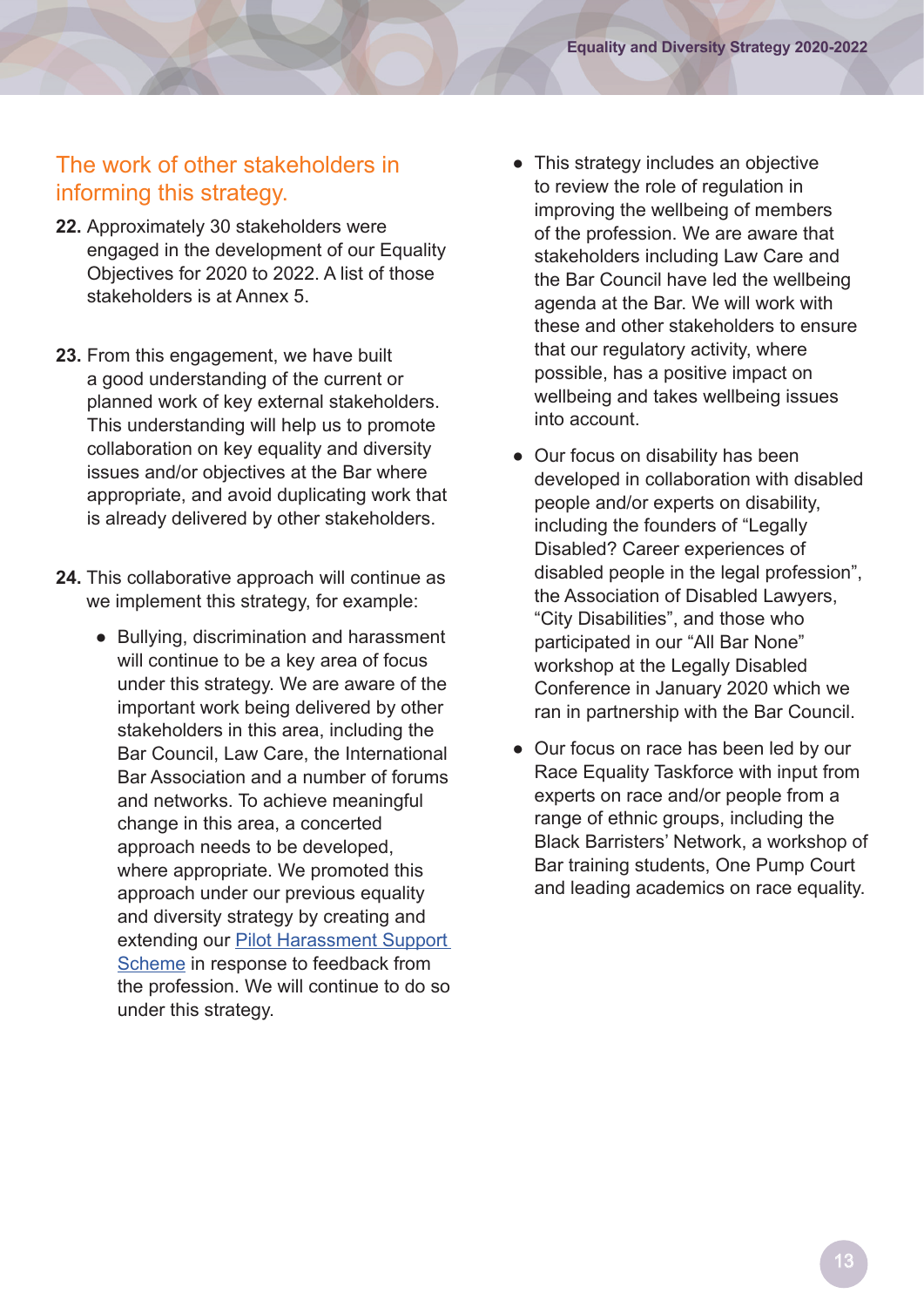## <span id="page-13-0"></span>**Annex 1. The publication of equality information**

- **25.** We publish information on our website annually to demonstrate our compliance with the Specific Equality Duty. This includes information relating to those who are affected by our policies and practices. In compliance with this aspect of the specific duty, we undertake the following regular data collection and publication activities:
	- **Statistics** An annual release of statistics on our website on the practising Bar, pupils, and BPTC enrolments and completions. Data are drawn from our database, pupillage registration forms, and data received from BPTC providers. The statistics cover gender, age and ethnicity.
	- **Diversity at the Bar –** An annual report on the makeup of the profession, which provides greater detail than the statistics on our website. Alongside gender, age and ethnicity, this report includes religion or belief, disability, caring responsibilities, sexual orientation and socio-economic background. We publish the numbers of individuals in each group and as a percentage of the total Bar. The data are anonymised, aggregated, and broken down by seniority (ie. QC, practising Bar, and pupil).
	- **BPTC Key Statistics –** This annual report presents the profile of students on the BPTC, their course outcomes, and whether they have obtained pupillage. This includes the key equality and diversity data collected by the BPTC providers.
- **26.** The system for collecting these data from barristers is contained within the 'My Bar' portal. Barristers provide their individual diversity data via a monitoring page. A report is produced by the BSB Research department and presented to the Board. The aggregated data are published and promoted to the profession so that they can be used in the evaluation of chambers' diversity initiatives. We refresh these data every December and republish them in January.
- **27.** The 'My Bar' portal is regularly updated to ensure that the information it gathers is as accurate as possible. This informs our understanding of the profession, enhances the Bar's ability to report accurately, and helps it to refine the accuracy of the evidence base that guides its policy decision-making.
- **28.** We use the diversity data collected through this monitoring exercise to inform our objectives and initiatives aimed at promoting equality and diversity.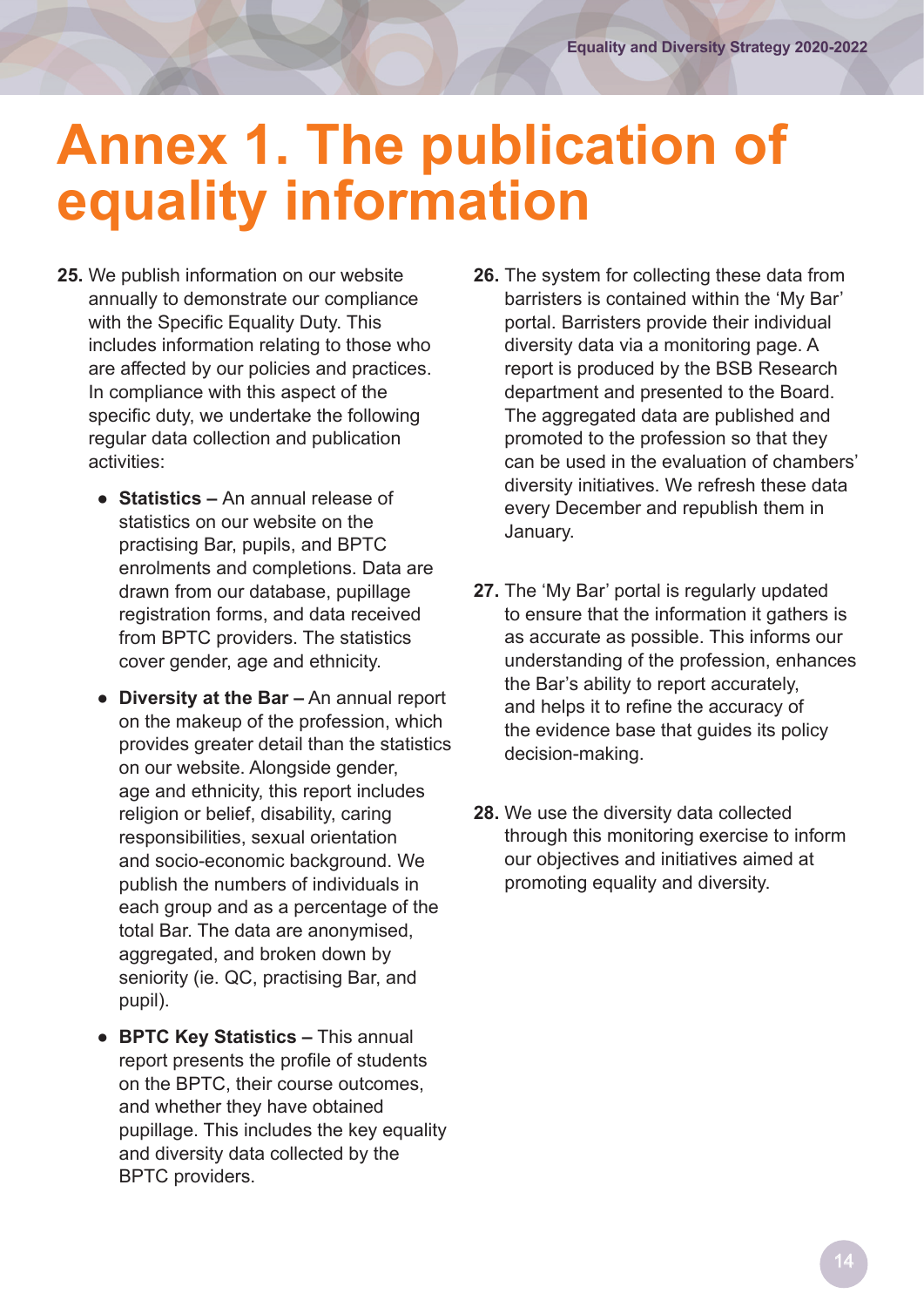## <span id="page-14-0"></span>**Annex 2. The BSB as a regulator**

**29.** We are committed to ensuring that all of our regulatory decisions are fair, transparent and consistent. Equality and diversity principles are embedded across all of our regulatory activities.

### Decision Making

#### **Equality Impact Analyses (EIAs)**

- **30.** We undertake EIAs on all of our new and current policies, projects and functions to reduce the risk of unlawful discrimination and to explore ways to promote equality and diversity. An EIA template, EIA screening form, and guidance document have been designed by our E&AJ Team to help staff members to undertake this work. We complete EIAs at an early stage of any policy decision-making process, so there is scope to make changes if any adverse impacts are identified.
- **31.** The EIA on each new policy is carried out by the person in charge of that policy's development, because they have the best knowledge of the policy area and are able to carry out the most rigorous analysis. The E&AJ Team give advice and guidance to staff completing EIAs.
- **32.** All relevant papers presented to the Board are required to include a summary of equality analysis in order to show that we have paid due regard to the Equality Act 2010 General Duty<sup>3</sup> in our decision making process. Major EIAs are published on our website for transparency purposes.

**33.** We have a two-stage equality analysis process. An initial assessment of the policy is carried out on an EIA Screening Form to understand whether the policy is relevant to equality and if it will have any adverse impacts. If the initial screening reveals more than an insignificant impact on any of the protected characteristics, a full EIA is conducted.

#### **Network of E&AJ Officers**

**34.** Our E&AJ Network is led by our E&AJ Team, and contains representatives from every team within our organisation. The Network meets at least every six weeks to disseminate good practice, discuss any difficulties that staff have encountered when undertaking equality and diversity work, contribute to the development of E&AJ projects, and promote equality across the BSB. The Network examines draft EIAs to ensure that expertise and ideas from across the organisation can be incorporated into all the work of the organisation.

#### **Equality Directory**

**35.** The Communications and Public Engagement Department and the E&AJ Team maintain an electronic directory of key equality and diversity stakeholder organisations. Regularly involving specific interest groups in the development of policy and decision making is an effective way of ensuring that our work meets stakeholders' needs.

<sup>&</sup>lt;sup>3</sup> Public authorities must, in the exercise of their functions, have due regard to the need to eliminate discrimination, advance equality of opportunity and foster good relations between persons.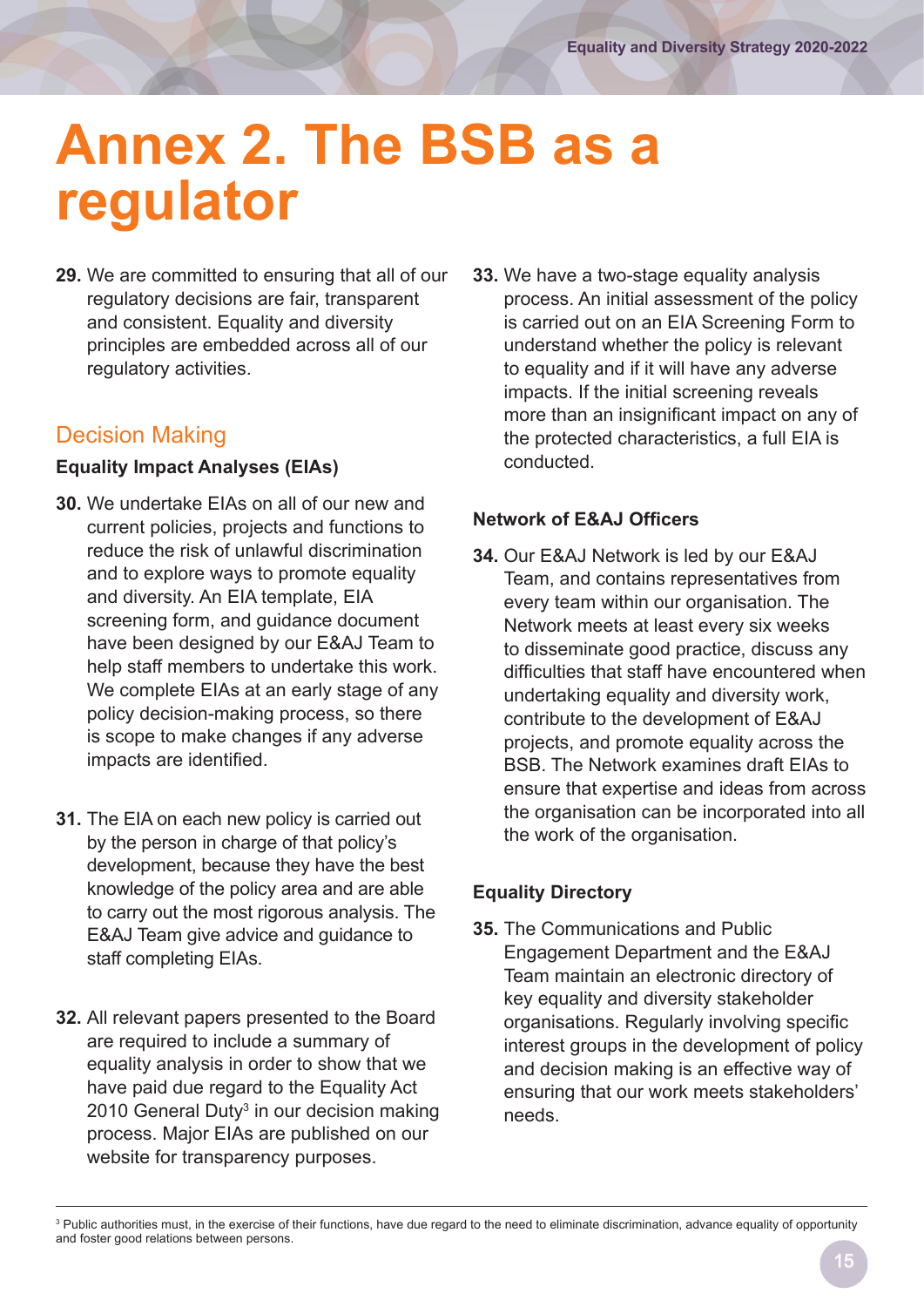## <span id="page-15-0"></span>**Annex 3. The BSB as an employer**

- **36.** We wholeheartedly support the principles of equality and diversity in employment and believe that this commitment will lead to improved services for the public we serve. Our aim is to create an organisation that values diversity and promotes equality of opportunity regardless of age, disability, gender reassignment, marriage and civil partnership, pregnancy and maternity, race, religion or belief, sex, and sexual orientation. We recognise that talent and potential are distributed across the population - by ensuring that the profile of our workforce broadly reflects the population, the quality of service provided to the public may be increased. We aim to create a working environment in which there is no bullying, harassment or discrimination, and in which all people have the opportunity to realise their full potential, and all decisions are based on merit.
- **37.** We have a range of policies in its Staff Handbook which are related to equality and diversity. These include:
	- an Equality and Diversity policy;
	- a Dignity at Work policy;
	- a Fair Recruitment and Selection policy;
	- a Flexible Working policy;
	- a Parental Leave policy;
	- a Wellbeing Policy; and
	- grievance and disciplinary policies.
- **38.** These policies are the responsibility of our Human Resources department and can be accessed by staff via the organisationwide intranet. Policies are reviewed and updated by the HR Team in response to changes in the law or feedback from staff or stakeholders. New or updated policies are sent to the Directors and the staff representative committee for their comments prior to publication.
- **39.** The BSB, as part of the General Council of the Bar, is a Disability Confident employer. We are positive about disabled people and have made the following five commitments to:
	- interview all disabled applicants who meet the essential criteria for a job vacancy and to consider them on their abilities;
	- discuss with disabled employees, at any time but at least once a year, what both parties can do to make sure disabled employees can develop and use their abilities;
	- make every effort when employees become disabled to make sure they stay in employment;
	- take action to ensure that all employees develop the appropriate level of disability awareness needed to make these commitments work; and
	- review these commitments each year and assess what has been achieved, plan ways to improve and let employees and JobCentre Plus or the Department for Work and pensions know about progress and future plans.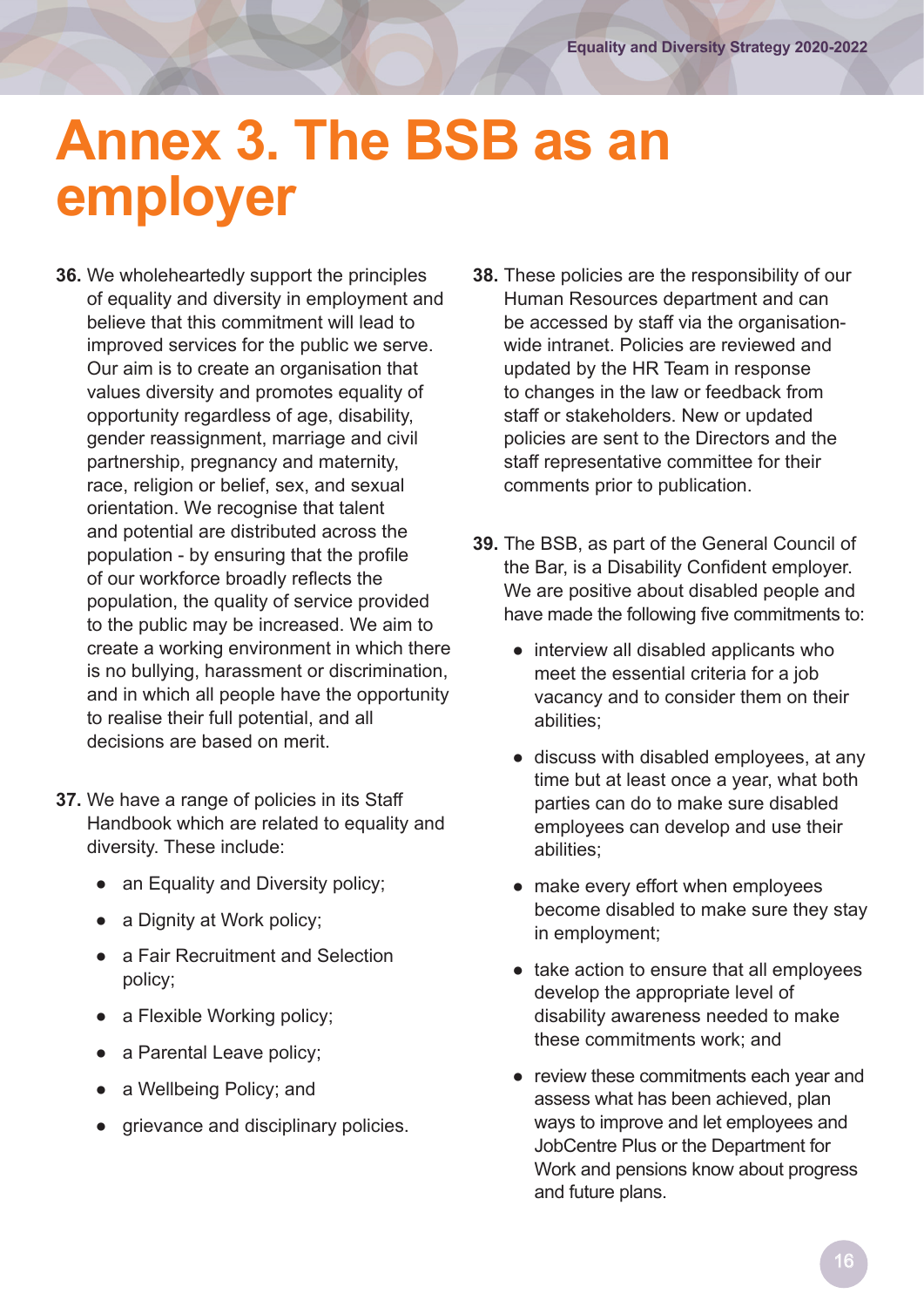#### Staff Monitoring

- **40.** We collect diversity data from job applicants through the use of a diversity monitoring questionnaire. All applicants are asked to complete the voluntary questionnaire which asks for information relating to all protected characteristics. The information acquired is not used as part of the shortlisting or interviewing process, and is stored anonymously and in accordance with data protection legislation. This monitoring information is used to identify trends and areas for improvement, and analyse the application and success rates of different groups to identify any issues regarding accessibility. The data are published at the end of each year and are analysed by the E&AJ Team to identify any over or underrepresentation of different groups.
- **41.** We also use a monitoring questionnaire to collect diversity data from all our staff. Questionnaires covering all the protected characteristics are issued to staff every three years, but staff are encouraged to update their details whenever their circumstances change. All questions are voluntary. The monitoring data are anonymised and published on an annual basis alongside our board diversity report. The E&AJ and HR Teams meet annually to analyse the data, and the HR department produce a report containing data analysis and recommendations for members of senior management.

**42.** We monitor the race, gender and disability characteristics of all staff who attend internally and externally provided training sessions. The data are anonymised and analysed to identify any over or underrepresentation of particular groups who are attending training sessions. We also undertake a full analysis of performance management data and address any equality issues it raises.

#### Monitoring of our Board, committees and other bodies within our governance structure.

**43.** The Governance Team gathers diversity data on all those involved in the governance structure of the BSB for monitoring purposes and to understand any significant under or overrepresentation. The E&AJ Team analyses the data to identify any over or under-representation of different groups.

#### Staff Equality and Diversity training

**44.** The E&AJ Team provide all new members of our staff with a two-hour training session covering the public equality duties within the Equality Act 2010, an introduction to diversity at the Bar and interactive workplace case studies. Individual or team briefing sessions are provided on request on how to carry out EIAs. The training needs of staff are regularly reviewed by the E&AJ Team to ensure best practice, and anti-discrimination and unconscious bias training is also delivered to staff members.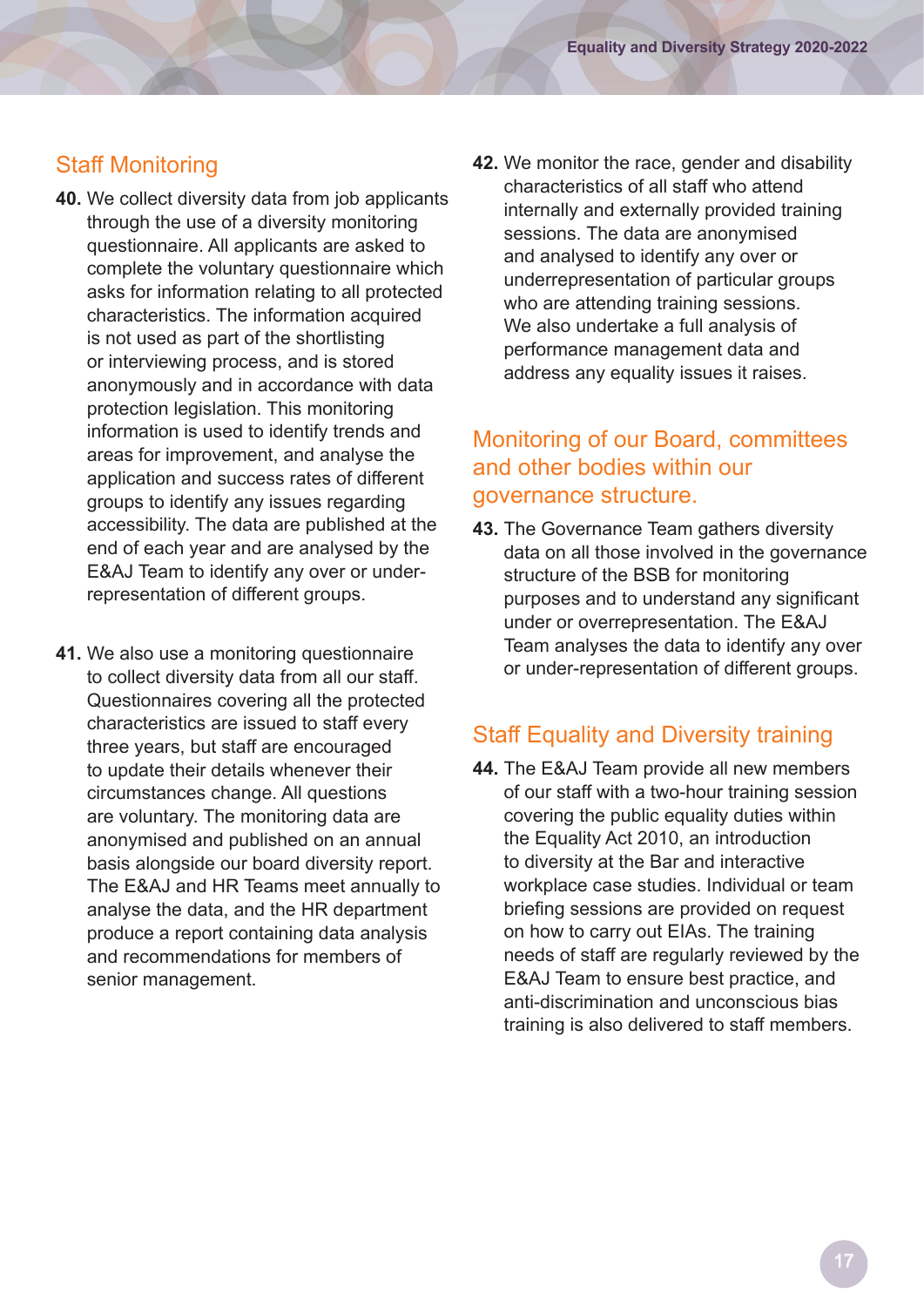#### **LawCare**

**45.** The General Council of the Bar is a partfunder of [LawCare.](https://www.lawcare.org.uk/) LawCare is a charity which provides a range of information and support to anyone in the legal community experiencing mental health and wellbeing problems including an independent and confidential telephone advice service which is available to all of our staff. The service is free and staff can call the helpline to discuss any issue – either personal or work related. LawCare will, where necessary, provide referrals to health professionals or experts. The LawCare service is promoted to staff when they join the organisation and is also advertised on posters throughout the Bar Council offices.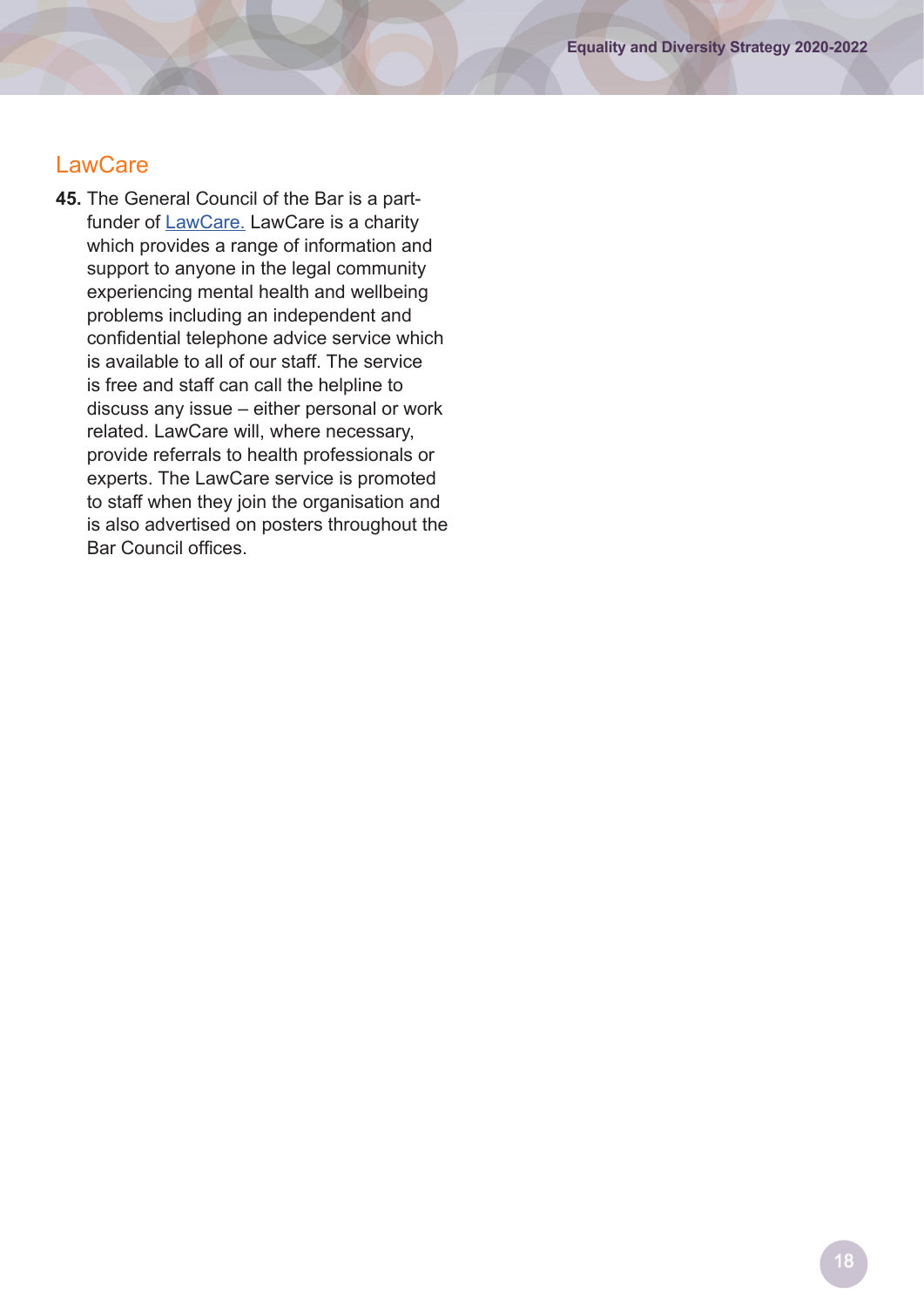## <span id="page-18-0"></span>**Annex 4. Our governance structure**

- **46.** Our work is carried out within a Board and committee structure with a group of specialist advisers (known as APEX) to provide additional expertise. The Board is made up of between 11 and 15 people (currently 13). It has a mixture of lay people and barristers and has a lay majority and a lay Chair. We have two standing committees, both of which report to the Board.
- **47.** The Board has also established an Independent Decision-making Body (IDB) which takes decisions (by sitting in panels) about cases passed to the Legal and Enforcement Department for investigation that may require disciplinary action. It also makes decisions about appeals that have been made against a decision not to license a body to provide legal services or appeals against decisions about whether barristers or authorised bodies need to meet specific BSB Handbook requirements.
- **48.** The diversity of the Board, committee members, the IDB, and APEX members is monitored to ensure we are accountable for our recruitment strategy.
- **49.** An advisory pool of experts (APEX) was introduced in 2017 as we then were reducing the number of our committees but wished to maintain access to relevant expertise. We retain APEX members to advise on their specific areas of expertise as and when it is needed. Our pool of experts comprises both barristers and lay people. Experts either give advice to staff working on development of policy, or

to those taking decisions on individual regulatory cases. For example, an expert appointed to give advice to staff working on policy development would not usually be called upon to give advice to staff taking regulatory decisions on authorisations or enforcement cases. The areas of expertise in which members are appointed to give advice to inform our policy development include:

- Competition Law;
- Equality and Diversity Law;
- **Higher Education;**
- Information Law and Data Protection;
- Insurance;
- Regulatory Law;
- Regulatory Risk; and
- Statistics.
- **50.** All members of the Board, committees, IDB, and APEX are required to attend equality and diversity training as part of their induction to the BSB. The training is an online course that covers an introduction to the Equality Act 2010, its application to the work of the BSB, and how to consider equality and diversity when making decisions. Additionally, the E&AJ Team also provide tailored classroom-based anti-discrimination and unconscious bias training for members involved with our governance work.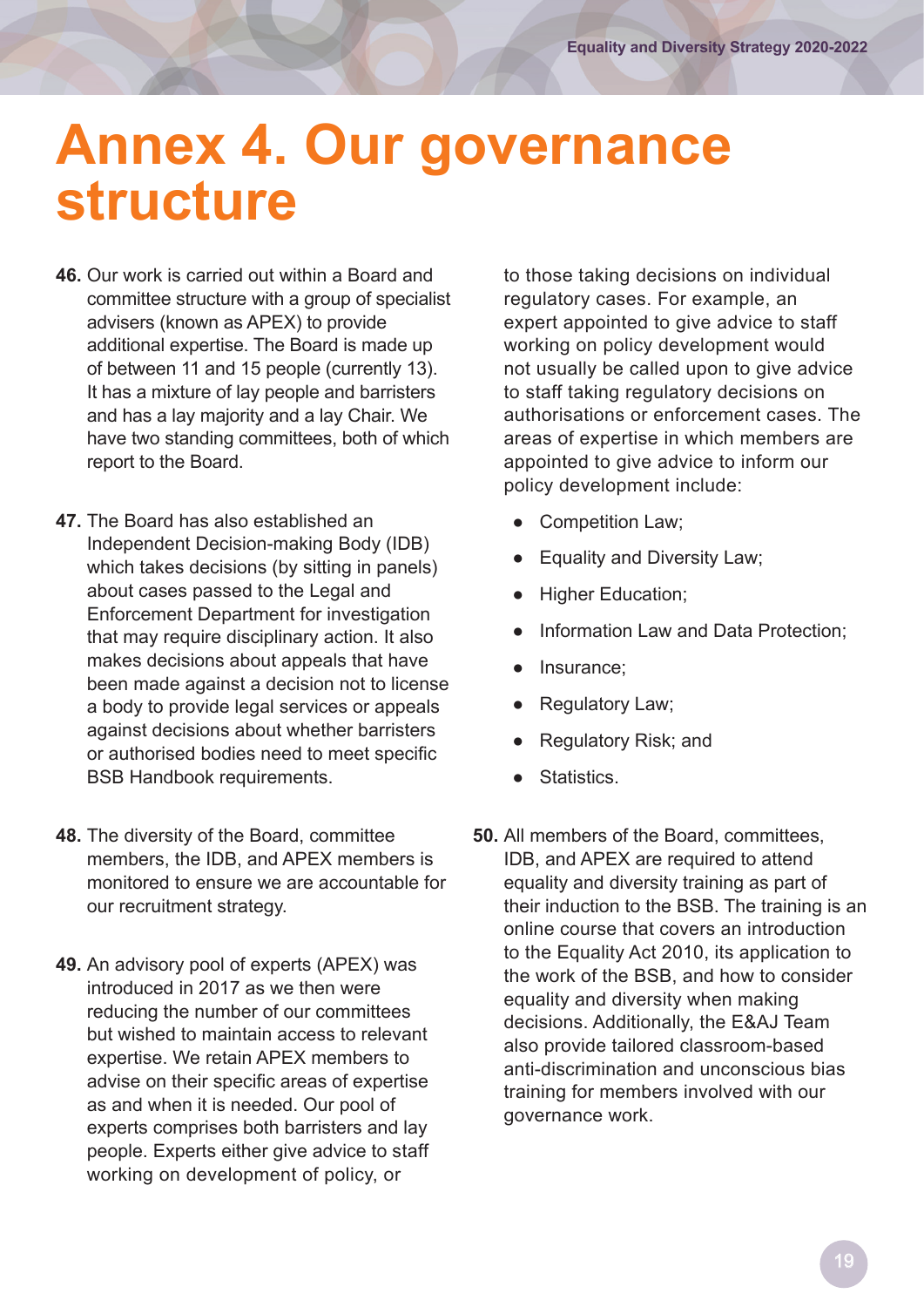## <span id="page-19-0"></span>**Annex 5. Stakeholders who were engaged in the development of this strategy**

**51.** Internal stakeholders:

- Our E&AJ Programme Board, which includes all members of our senior management team;
- Our Race Equality Taskforce;
- Our Human Resources Department and our Governance Team;
- Our E&AJ Network, which includes representatives from all BSB departments;
- Members of our Advisory Pool of Experts; and
- Wider leaders within the BSB (e.g. through meetings on issues which are reflected in, and which have, informed this strategy).
- **52.** External stakeholders:
	- The Association of Disabled Lawyers;
	- BACFI (The Bar Association for Commerce, Finance and Industry);
	- The Legal Regulators Forum, which includes representatives from CILEx (Chartered Institute of Legal Executives), the CLC (the specialist property law regulator), the ICAEW (the Institute of Chartered Accountants in England and Wales), IPREG (the Regulator of Patent Attorneys and Trademark Attorneys), the ACCA (the Association of Chartered Certified Accountants) and the SRA (the Solicitors Regulation Authority);
- The Bar Council:
- The Black Barristers' Network;
- **City Disabilities;**
- FreeBar;
- The Inner Temple;
- The Institute of Barristers' Clerks, via training delivered by the BSB;
- The International Bar Association;
- Law Care;
- The LPMA (Legal Practice Management Association), via its 2020 Conference;
- Lincoln's Inn;
- The founders of "Legally Disabled? Career experiences of disabled people in the legal profession";
- The Middle Temple;
- One Pump Court, via training on antioppressive practice;
- The Solicitors Regulation Authority;
- The Sutton Trust; and
- A workshop of students from the Inner Temple, who are at the vocational stage of training for the Bar.
- **53.** Further engagement activity is planned to coincide with the launch of this Strategy and to contribute to its implementation.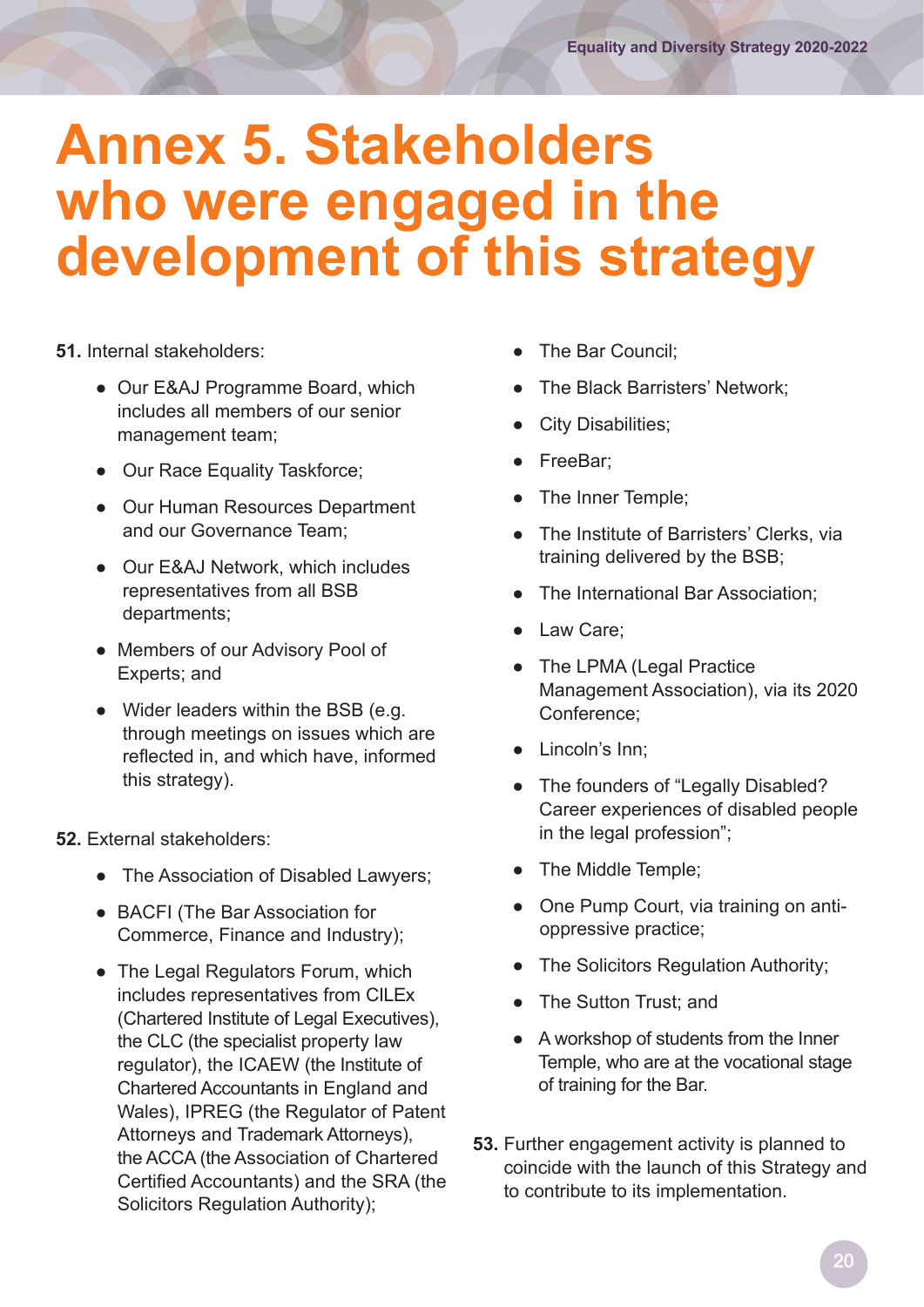## <span id="page-20-0"></span>**Annex 6. An update on our previous Equality Strategy**

### **Update on previous Equality Objectives 2017 – 2019**

| <b>Focus</b> | Action                                                                                                                                    | <b>Status</b> | Update                                                                                                                                                                                                                                                                                                                                                                                                                                                                                                                                     |
|--------------|-------------------------------------------------------------------------------------------------------------------------------------------|---------------|--------------------------------------------------------------------------------------------------------------------------------------------------------------------------------------------------------------------------------------------------------------------------------------------------------------------------------------------------------------------------------------------------------------------------------------------------------------------------------------------------------------------------------------------|
| <b>Women</b> | Conduct workshops<br>with barristers to<br>inform strategies<br>to reduce<br>discrimination and<br>barriers to retention/<br>progression. | Complete      | In 2017, we ran five workshops with<br>over 50 attendees, as a follow up to<br>our "Women at the Bar" research from<br>2016. We produced a report of our<br>findings from those workshops and<br>an accompanying action plan. We<br>have completed an equality impact<br>assessment (EIA) of the Equality<br>Rules of our Handbook. Approximately<br>80 stakeholders contributed to<br>that assessment, through a series<br>of workshops. We have analysed<br>stakeholders' evidence and produced<br>an evidence report, and will consider |
|              | Produce a report<br>of findings with<br>associated action<br>plan.                                                                        | Complete      | potential changes to the Equality Rules<br>in line with timescales for the review of<br>our Handbook.                                                                                                                                                                                                                                                                                                                                                                                                                                      |
|              | Implement the action<br>plan.                                                                                                             | Complete      |                                                                                                                                                                                                                                                                                                                                                                                                                                                                                                                                            |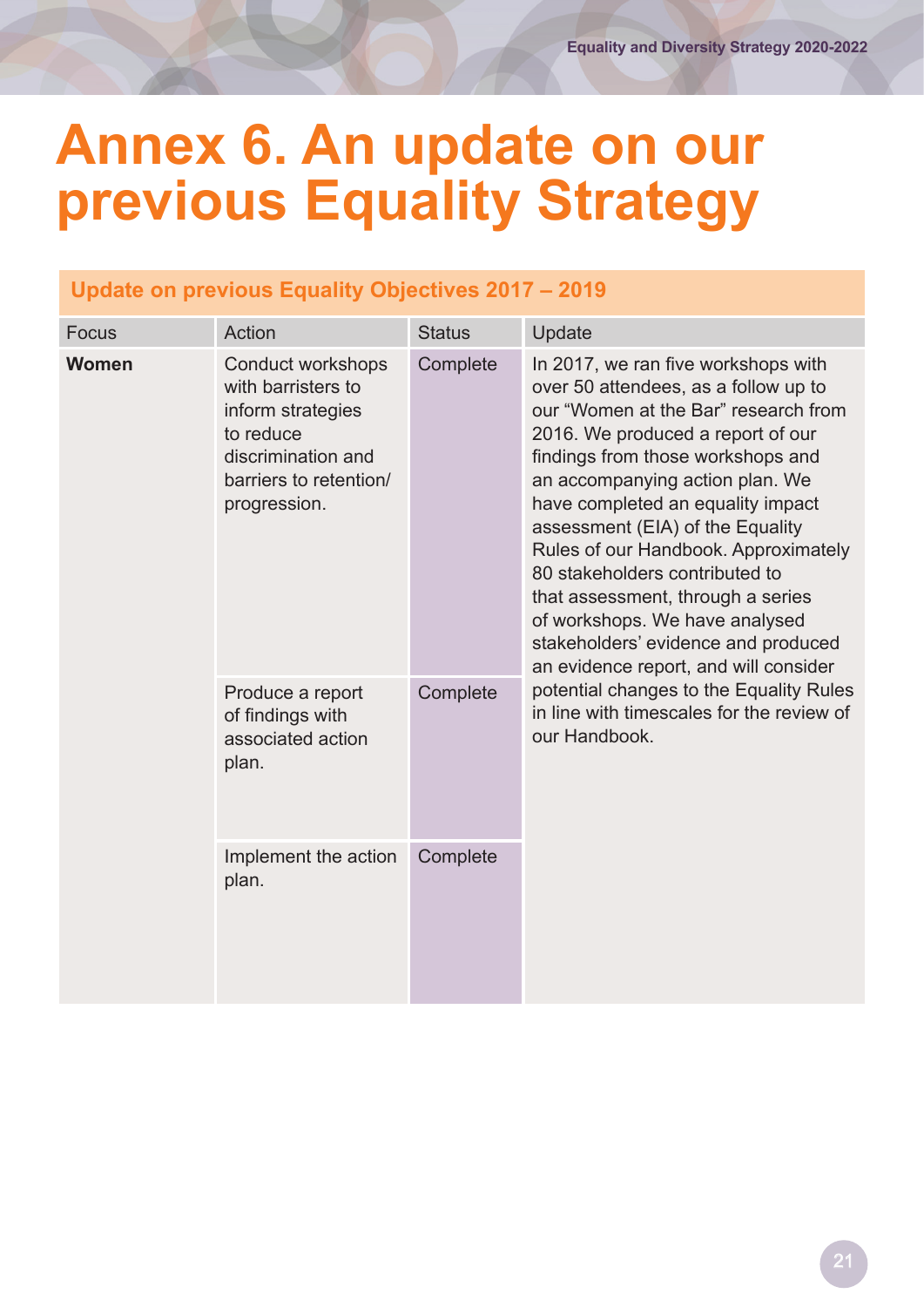| Focus                                      | Action                                                                                                                                                                                    | <b>Status</b> | Update                                                                                                                                                                                                                                                                 |
|--------------------------------------------|-------------------------------------------------------------------------------------------------------------------------------------------------------------------------------------------|---------------|------------------------------------------------------------------------------------------------------------------------------------------------------------------------------------------------------------------------------------------------------------------------|
| <b>Protected</b><br><b>Characteristics</b> | Conduct research<br>with the profession to<br>develop an evidence<br>base that informs<br>strategies to reduce<br>discrimination and<br>increase positive<br>action in the<br>profession. | Ongoing       | We did not proceed with this activity<br>under our previous E&D Strategy<br>because the Bar Council completed<br>similar research in "Barristers' Working<br>Lives 2017". We decided to use that<br>evidence and not duplicate it with<br>similar research of our own. |
|                                            | Report the findings<br>with an associated<br>action plan.                                                                                                                                 | Ongoing       | Our new Equality and Diversity<br>Strategy includes a qualitative research<br>project to address discrimination,                                                                                                                                                       |
|                                            | Implement the action<br>plan.                                                                                                                                                             | Ongoing       | bullying and harassment at the Bar<br>and we are collaborating with the<br>Bar Council on its current "Barristers"<br>Working Lives" survey.                                                                                                                           |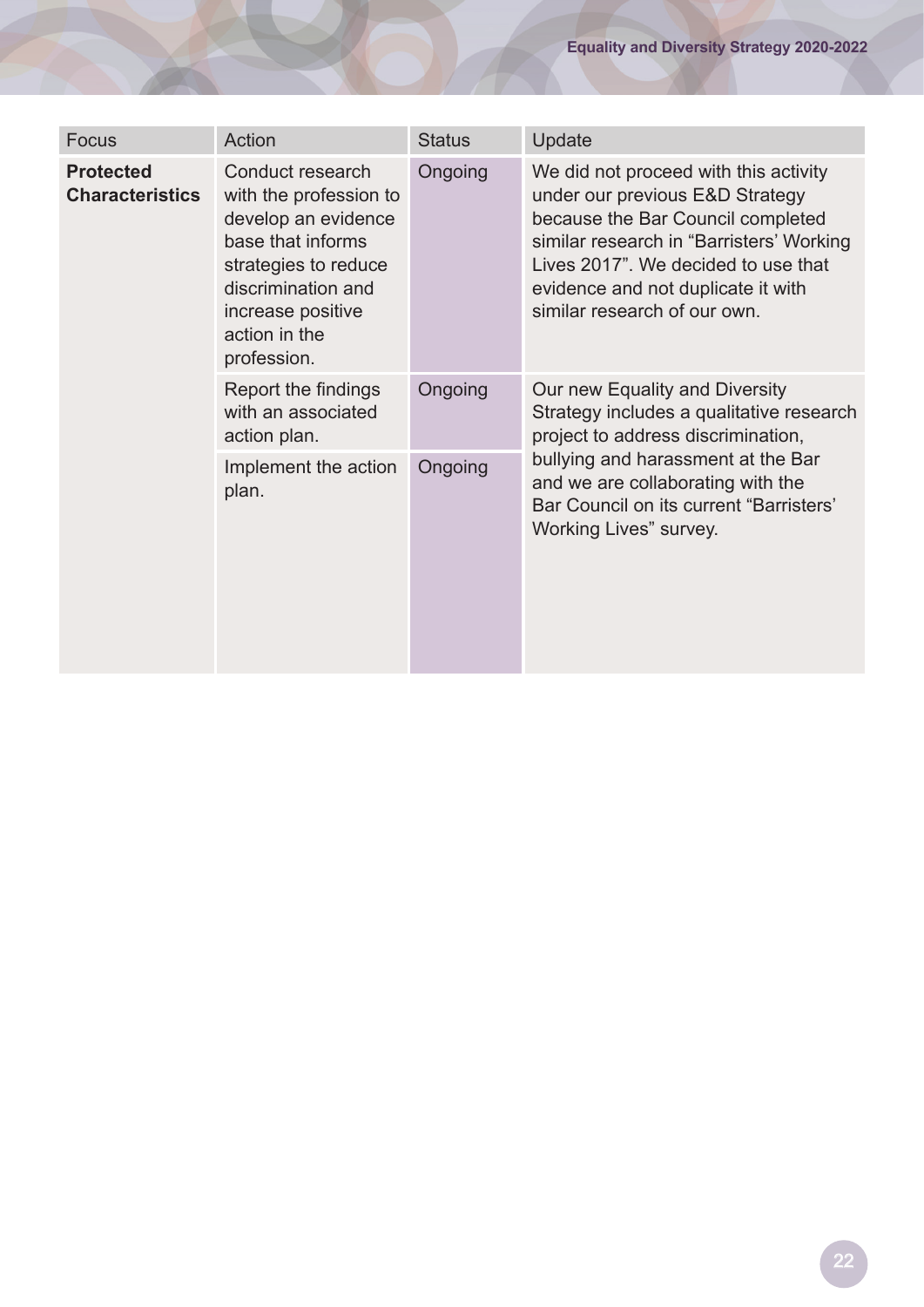| <b>Focus</b> | Action                                                                                                                                                                  | <b>Status</b> | Update                                                                                                                                                                                                                                                                                                                                                                                                                                                |
|--------------|-------------------------------------------------------------------------------------------------------------------------------------------------------------------------|---------------|-------------------------------------------------------------------------------------------------------------------------------------------------------------------------------------------------------------------------------------------------------------------------------------------------------------------------------------------------------------------------------------------------------------------------------------------------------|
| <b>Race</b>  | Host a roundtable<br>with race equality<br>organisations to<br>identify specific<br>approaches for<br>regulation in<br>improving race<br>equality in the<br>profession. | Complete      | In February 2018, over 50 delegates<br>attended our event, "Heads Above the<br>Parapet: How can we Improve Race<br>Equality at the Bar?" In March 2018,<br>we published a report and videos of<br>the event, including proposed activities.<br>The report and videos can be found<br>here.<br>The BSB Race Equality Taskforce was<br>established as an outcome of the event<br>and its terms of reference were agreed<br>in June 2019.                |
|              |                                                                                                                                                                         |               | Reflecting our determination to convert<br>the recommendations from "Heads"<br>Above the Parapet: How can we<br>improve Race Equality at the Bar?"<br>into action, the Taskforce agreed its<br>own action plan shortly after being<br>formed. In implementing that plan, the<br>Taskforce has played an important role<br>in the development of our Equality and<br>Diversity Strategy for 2020 to 2022 and<br>the ongoing EIA of our Equality Rules. |
|              |                                                                                                                                                                         |               | The Taskforce has also produced<br>case studies about good practice at<br>the Bar. By shining a light on some<br>of the initiatives that have been<br>set up to address barriers to race<br>equality, we hope to drive innovation<br>and meaningful change in the<br>wider profession, and highlight the<br>importance of inclusive cultures.                                                                                                         |
|              | Report on outcomes<br>and produce an<br>action plan.                                                                                                                    | Complete      | The Taskforce will continue to promote<br>greater visibility of Black, Asian and<br>Minority Ethnic (BAME) role models                                                                                                                                                                                                                                                                                                                                |
|              | Implement the action<br>plan.                                                                                                                                           | Complete      | and greater collaboration on the race<br>equality agenda.                                                                                                                                                                                                                                                                                                                                                                                             |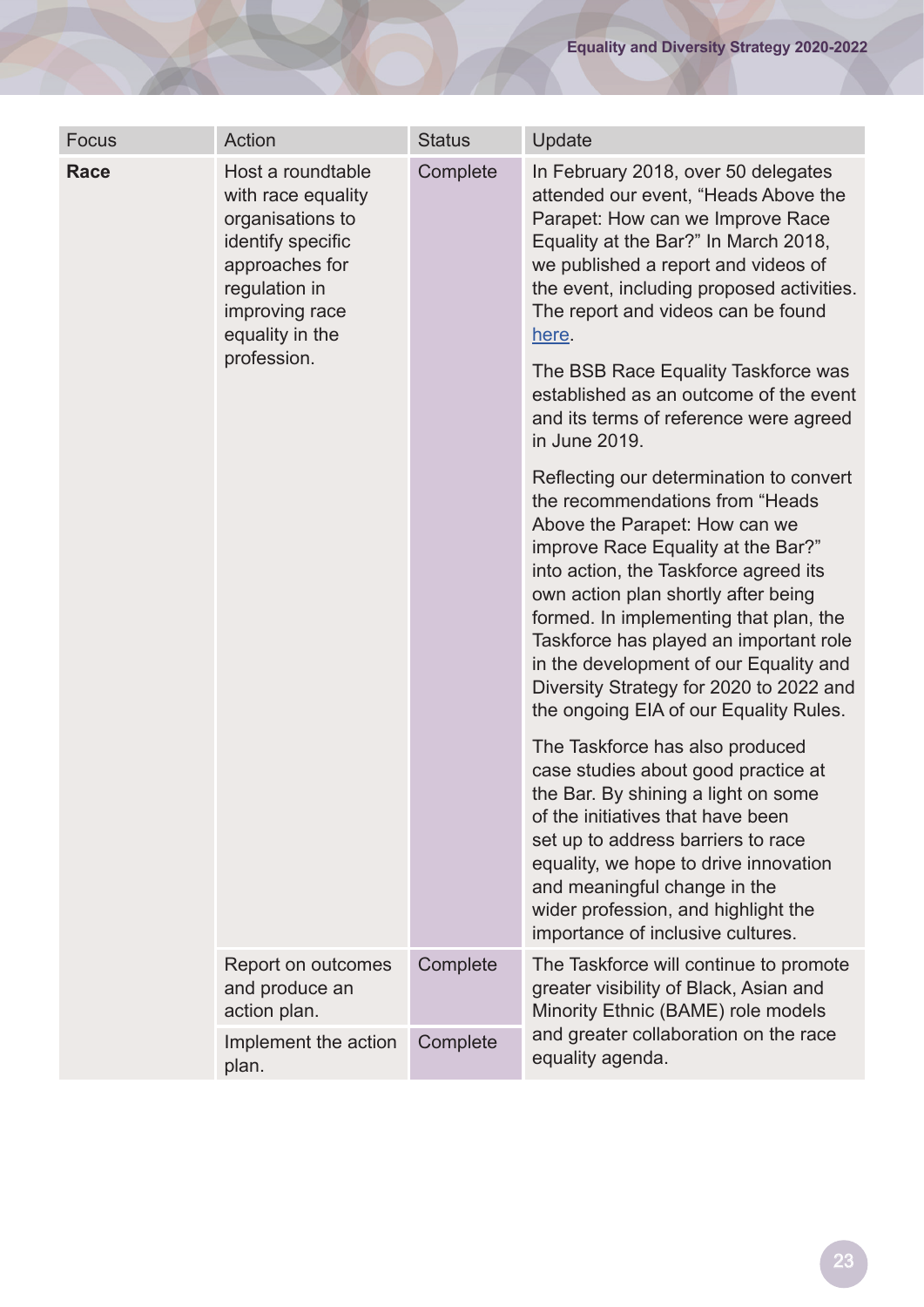| Focus                                                                                                               | Action                                                                                                                                                                                                                                            | <b>Status</b>                                                                                                                                                                                                                                                                                                                                                                                                                                                                                                                                                                                                                                                                                                          | Update                                                                                                                                                                                                                                                                                                                                                                                                                                                                                                    |
|---------------------------------------------------------------------------------------------------------------------|---------------------------------------------------------------------------------------------------------------------------------------------------------------------------------------------------------------------------------------------------|------------------------------------------------------------------------------------------------------------------------------------------------------------------------------------------------------------------------------------------------------------------------------------------------------------------------------------------------------------------------------------------------------------------------------------------------------------------------------------------------------------------------------------------------------------------------------------------------------------------------------------------------------------------------------------------------------------------------|-----------------------------------------------------------------------------------------------------------------------------------------------------------------------------------------------------------------------------------------------------------------------------------------------------------------------------------------------------------------------------------------------------------------------------------------------------------------------------------------------------------|
| <b>Bar Student</b><br><b>Experience</b>                                                                             | Undertake targeted<br>research in order<br>to understand the<br>experiences of<br>students with the<br>following protected<br>characteristics:<br>BAME, women,<br>disabled, and in<br>addition, those from<br>lower socioeconomic<br>backgrounds. | Complete                                                                                                                                                                                                                                                                                                                                                                                                                                                                                                                                                                                                                                                                                                               | We focused our attention on<br>qualification for the Bar in order to<br>tie in with our Future Bar Training<br>programme. In December 2017 we<br>published two new pieces of research<br>to provide a qualitative and quantitative<br>evidence base to inform our decision-<br>making about the future training of<br>barristers. The underrepresentation of<br>BAME people, women, disabled people<br>and people from lower socioeconomic<br>backgrounds at the Bar was a key<br>driver of the research. |
| Use research<br>findings to inform<br>decisions for Future<br>Bar Training (FBT)<br>regarding increasing<br>access. |                                                                                                                                                                                                                                                   | "Differential Attainment at BPTC and<br>Pupillage" is a quantitative analysis of<br>data about the performance of students<br>on the Bar Professional Training<br>Course (BPTC) and the extent to which<br>UK based BPTC graduates succeed in<br>progressing to pupillage. The research<br>was conducted by our in-house team<br>and subjected to two independent peer<br>review processes. The findings in the<br>research indicated that ethnicity had a<br>significant predictive value for BPTC<br>average module scores, and that<br>ethnicity and socio-economic status<br>both had a significant predictive value<br>for success at obtaining pupillage. <sup>4</sup> The<br>full reports can be accessed here. |                                                                                                                                                                                                                                                                                                                                                                                                                                                                                                           |
|                                                                                                                     |                                                                                                                                                                                                                                                   | "Barriers to training for the Bar: a<br>qualitative study" was commissioned to<br>Nat Cen Social Research. 50 people,<br>all of whom were training to become<br>barristers, took part in interviews about<br>the barriers to completing and doing<br>well at the vocational stage of training,<br>and the barriers to gaining entry to the<br>profession.                                                                                                                                                                                                                                                                                                                                                              |                                                                                                                                                                                                                                                                                                                                                                                                                                                                                                           |

Table continued overleaf

<sup>4</sup> It is important to note in this latter respect that the study is based on the performance of those home (ie. UK) based students who have graduated from the BPTC and not on actual pupillage applicants.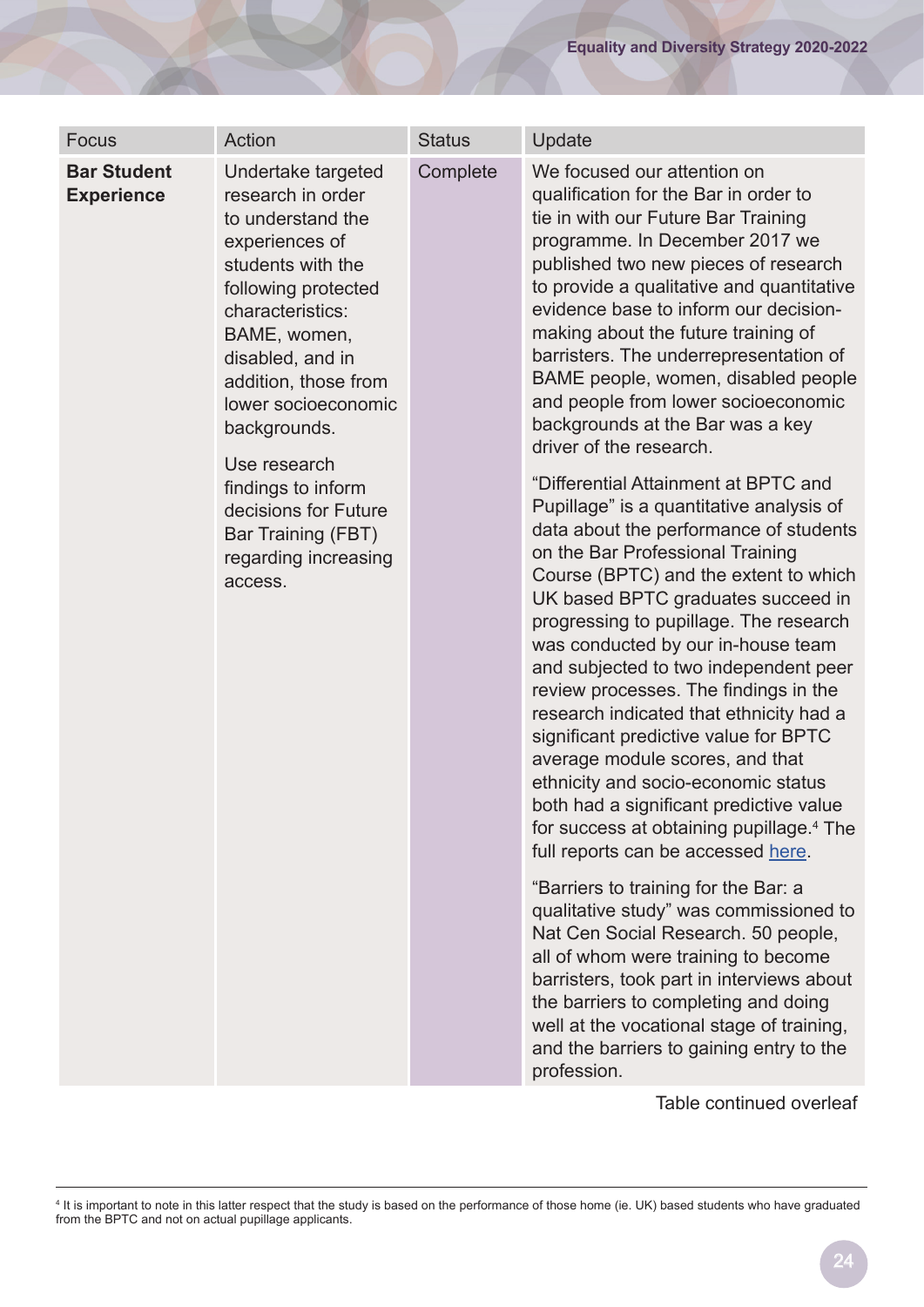| Focus                                                | Action                                                                                                                                                          | <b>Status</b> | Update                                                                                                                                                                                                                                                                                                                                                                                          |
|------------------------------------------------------|-----------------------------------------------------------------------------------------------------------------------------------------------------------------|---------------|-------------------------------------------------------------------------------------------------------------------------------------------------------------------------------------------------------------------------------------------------------------------------------------------------------------------------------------------------------------------------------------------------|
| <b>Bar Student</b><br><b>Experience</b><br>continued | Undertake qualitative<br>research in order to<br>assess how training<br>providers' equality<br>policies can have a<br>positive impact on<br>student experience. | Ongoing       | We rescheduled this objective in order<br>to align with changes we have made<br>to our authorisation framework for<br>vocational authorised education and<br>training organisations (AETOs), as part<br>of our Future Bar Training programme,<br>so that we can assess the impact of                                                                                                            |
|                                                      | Produce and publish<br>findings of the<br>research.                                                                                                             | Ongoing       | the FBT changes.<br>In November 2019, we commissioned<br>and finalised a literature review around                                                                                                                                                                                                                                                                                               |
|                                                      | Produce a report<br>and work with<br>providers to identify<br>and influence best<br>practice.                                                                   | Ongoing       | equality and diversity policies and<br>practice in Higher Education. This is<br>now being used to inform an analysis<br>of policies and practice at vocational<br>training AETOs, to be completed by<br>June 2020. In support of this objective,<br>in July 2019, we delivered training<br>about embedding good equality and<br>diversity practice, at the annual BPTC<br>conference for AETOs. |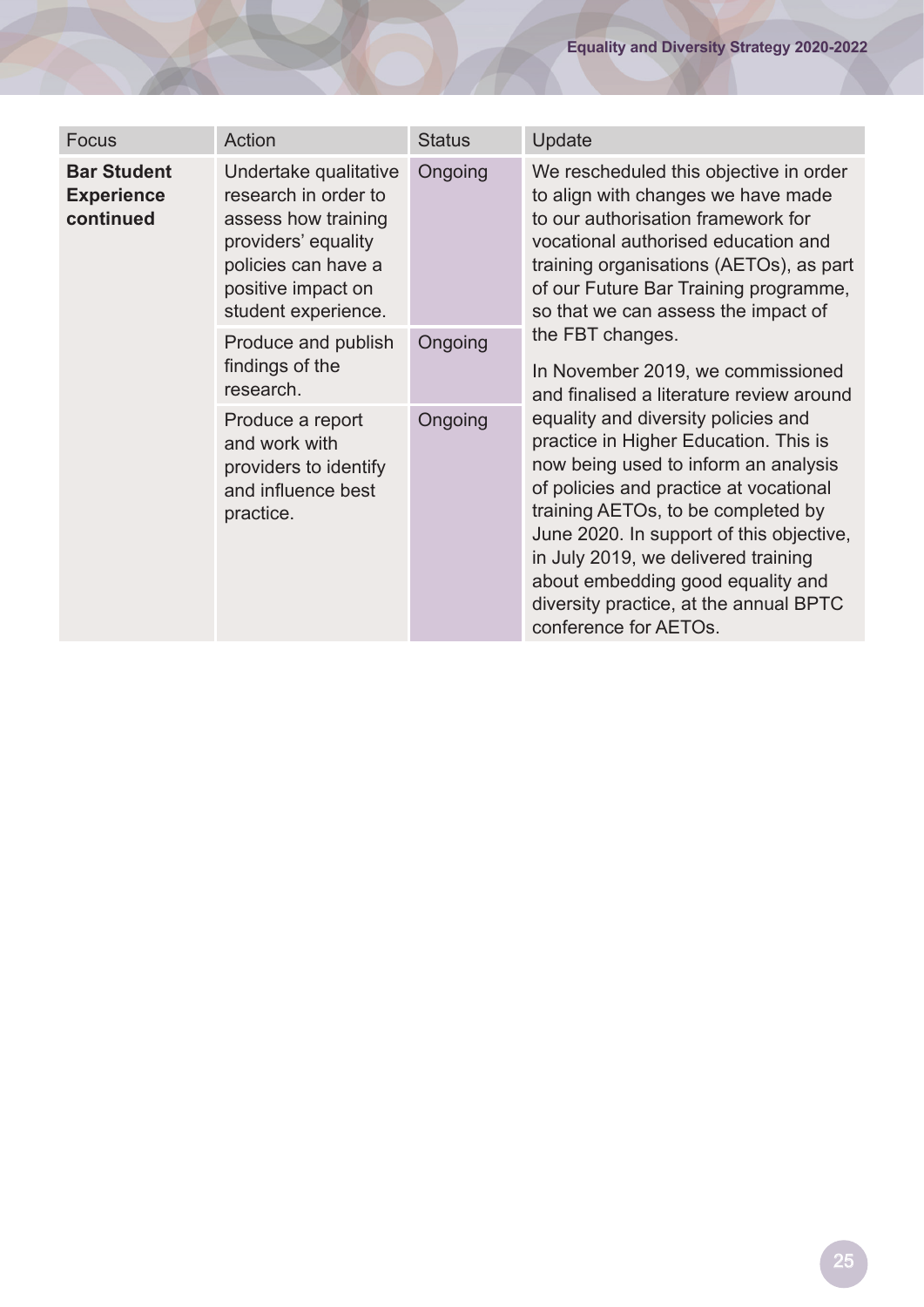| <b>Focus</b>                                          | Action                                                                                                                               | <b>Status</b> | Update                                                                                                                                                                                                                                                                                                                                                                                                                                                                                                                                                                                                                                                                                                                                                                                      |
|-------------------------------------------------------|--------------------------------------------------------------------------------------------------------------------------------------|---------------|---------------------------------------------------------------------------------------------------------------------------------------------------------------------------------------------------------------------------------------------------------------------------------------------------------------------------------------------------------------------------------------------------------------------------------------------------------------------------------------------------------------------------------------------------------------------------------------------------------------------------------------------------------------------------------------------------------------------------------------------------------------------------------------------|
| <b>Increasing</b><br><b>Consumer</b><br><b>Access</b> | Develop a framework<br>for barristers to<br>identify, and improve<br>best practice<br>with, vulnerable<br>consumers.                 | Complete      | In April 2018, we published an online<br>guide to assist immigration barristers<br>when they work closely with vulnerable<br>clients. The guide was developed in<br>response to our 2016 Immigration<br>Thematic Review to help immigration<br>barristers to identify, assess and<br>manage vulnerability, as well as help<br>them to meet their regulatory and<br>other legal duties. The guide can be<br>accessed here.                                                                                                                                                                                                                                                                                                                                                                   |
|                                                       | Produce guidance<br>for immigration<br>consumers on<br>accessing barrister<br>services, including<br>guidance for<br>intermediaries. | Complete      | In June 2017, we published two<br>guidance documents in collaboration<br>with the Solicitors Regulation Authority<br>and the Office of the Immigration<br>Services Commissioner, and<br>following consultation with consumer<br>organisations and consumers<br>themselves. One document is for<br>consumers of immigration and asylum<br>services and one is for professionals<br>who support those consumers. The<br>guidance explains the types of people<br>and organisations that can assist with<br>immigration and asylum issues; how<br>to choose the best provider; what to<br>expect from providers once they are<br>hired; and what to do if something goes<br>wrong.<br>The guidance for professionals can<br>be found here and the guidance for<br>consumers can be found here. |

Table continued overleaf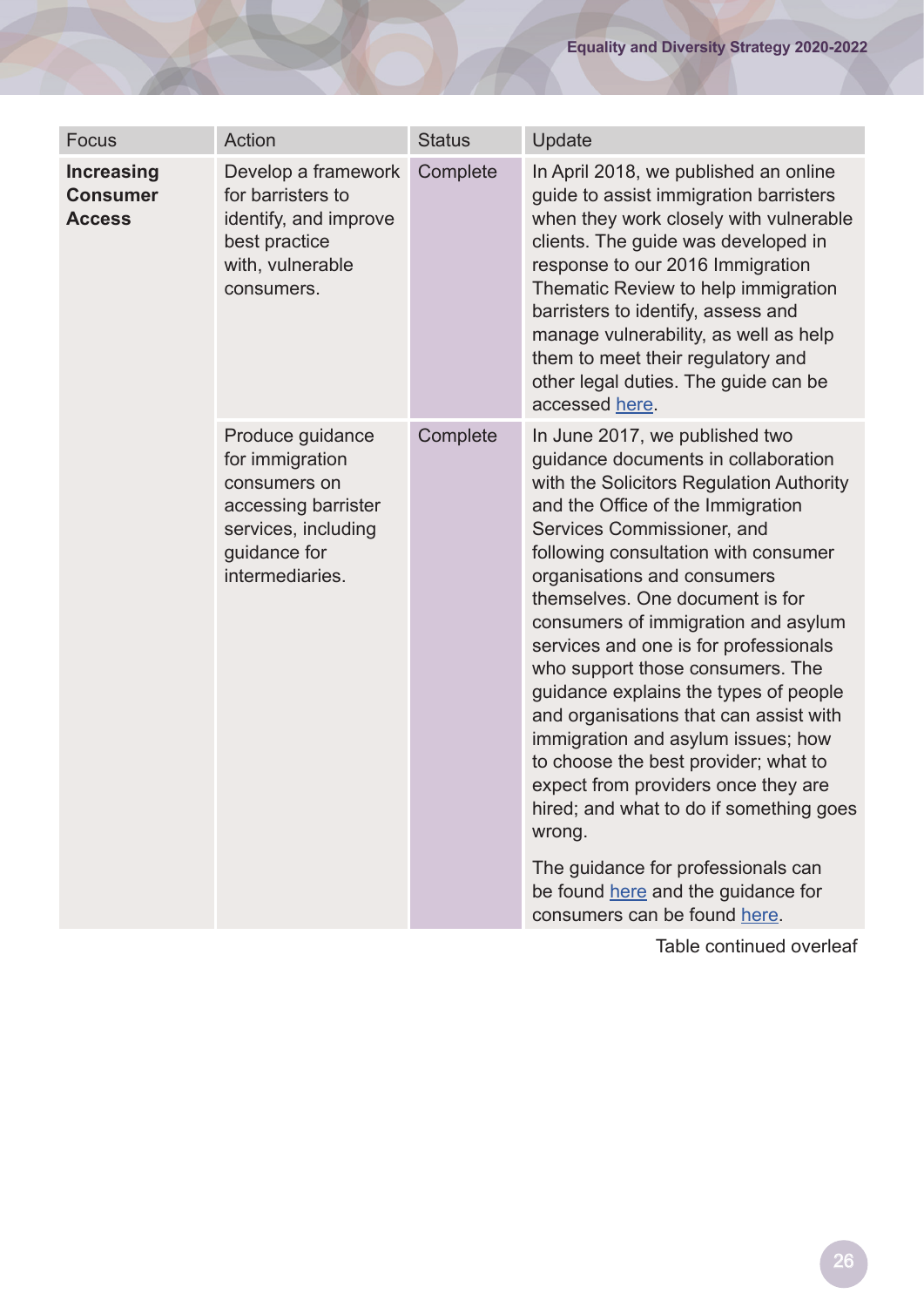| Focus                                                              | Action                                                                                                                                              | <b>Status</b> | Update                                                                                                                                                                                                                                                                                                                                                                                                                                                                                                                                                                  |
|--------------------------------------------------------------------|-----------------------------------------------------------------------------------------------------------------------------------------------------|---------------|-------------------------------------------------------------------------------------------------------------------------------------------------------------------------------------------------------------------------------------------------------------------------------------------------------------------------------------------------------------------------------------------------------------------------------------------------------------------------------------------------------------------------------------------------------------------------|
| <b>Increasing</b><br><b>Consumer</b><br><b>Access</b><br>continued | Improve the quality<br>of advocacy<br>available to<br>young people by<br>clearly defining<br>what constitutes<br>competent youth<br>court advocacy. | Complete      | In February 2017, we published "Youth<br>Proceedings Competences", following<br>research that we commissioned with<br><b>CILEx Regulation. The research</b><br>found that standards of advocacy<br>in the Youth Court were variable.<br>The document outlines the key<br>competences that barristers who work<br>with young defendants must meet.<br>The competences build upon the<br>"Professional Statement", which sets<br>out the core competences required of<br>barristers at the point of entry to the<br>profession. The competencies can be<br>accessed here. |
|                                                                    | Publish an<br>accessible guide<br>for young people<br>about what to<br>expect in youth court<br>proceedings.                                        | Complete      | In January 2019, we launched a video<br>to help young people to understand<br>what to expect in Youth Court. The<br>video can be accessed here.                                                                                                                                                                                                                                                                                                                                                                                                                         |
|                                                                    | Compulsory<br>registration<br>for advocates<br>undertaking youth<br>court work.                                                                     | Complete      | In March 2018, we introduced rS59 to<br>our Handbook which requires barristers<br>and pupils working in the Youth Court<br>to register with us and declare that<br>they meet the "Youth Proceedings<br>Competences". Information on the rule<br>can be accessed here.                                                                                                                                                                                                                                                                                                   |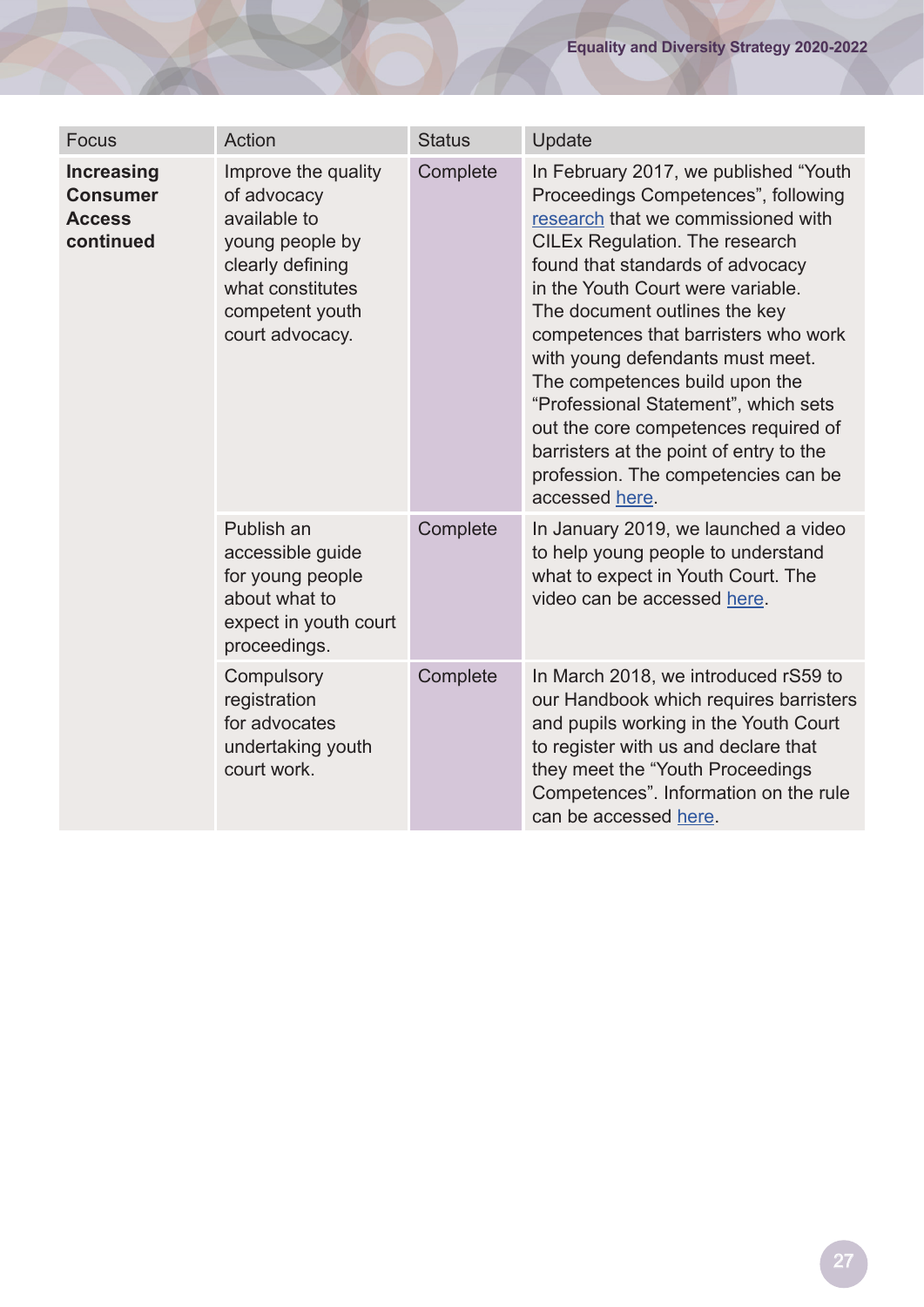| Focus                                   | Action                                                                                              | <b>Status</b> | Update                                                                                                                                                                                                                                                                                                                                                                                                                                                                                          |
|-----------------------------------------|-----------------------------------------------------------------------------------------------------|---------------|-------------------------------------------------------------------------------------------------------------------------------------------------------------------------------------------------------------------------------------------------------------------------------------------------------------------------------------------------------------------------------------------------------------------------------------------------------------------------------------------------|
| <b>BSB Internal</b><br><b>Practices</b> | Each BSB<br>department develops<br>equality and diversity<br><b>SMART</b> action plans<br>annually. | Complete      | All departments have now fully<br>embedded EIAs in line with their<br>objectives. Department E&AJ officers<br>have contributed to the review of the<br>equality rules, training new starters,<br>and supporting the implementation of<br>the Equality and Diversity Strategy. Our<br>Programmes Team has supported us<br>to make EIAs a compulsory part of our<br>systems for project and programme<br>authorisation, and with a full audit of<br>EIAs across the organisation in July<br>2019. |
|                                         | Anti-Discriminatory<br>training and<br>vulnerability training<br>for all staff.                     | Ongoing       | We continue to deliver anti-<br>discriminatory and unconscious<br>bias training to staff. We have<br>delivered training to our Independent<br>Decision-Making Body, our Legal and<br>Enforcement Department and our<br><b>Regulatory Operations Department.</b>                                                                                                                                                                                                                                 |
|                                         | Anti-Discriminatory<br>training for managers<br>and leaders.                                        | Ongoing       | Managers and leaders have attended<br>Anti-discriminatory training as part of<br>our wider training delivery.                                                                                                                                                                                                                                                                                                                                                                                   |

Table continued overleaf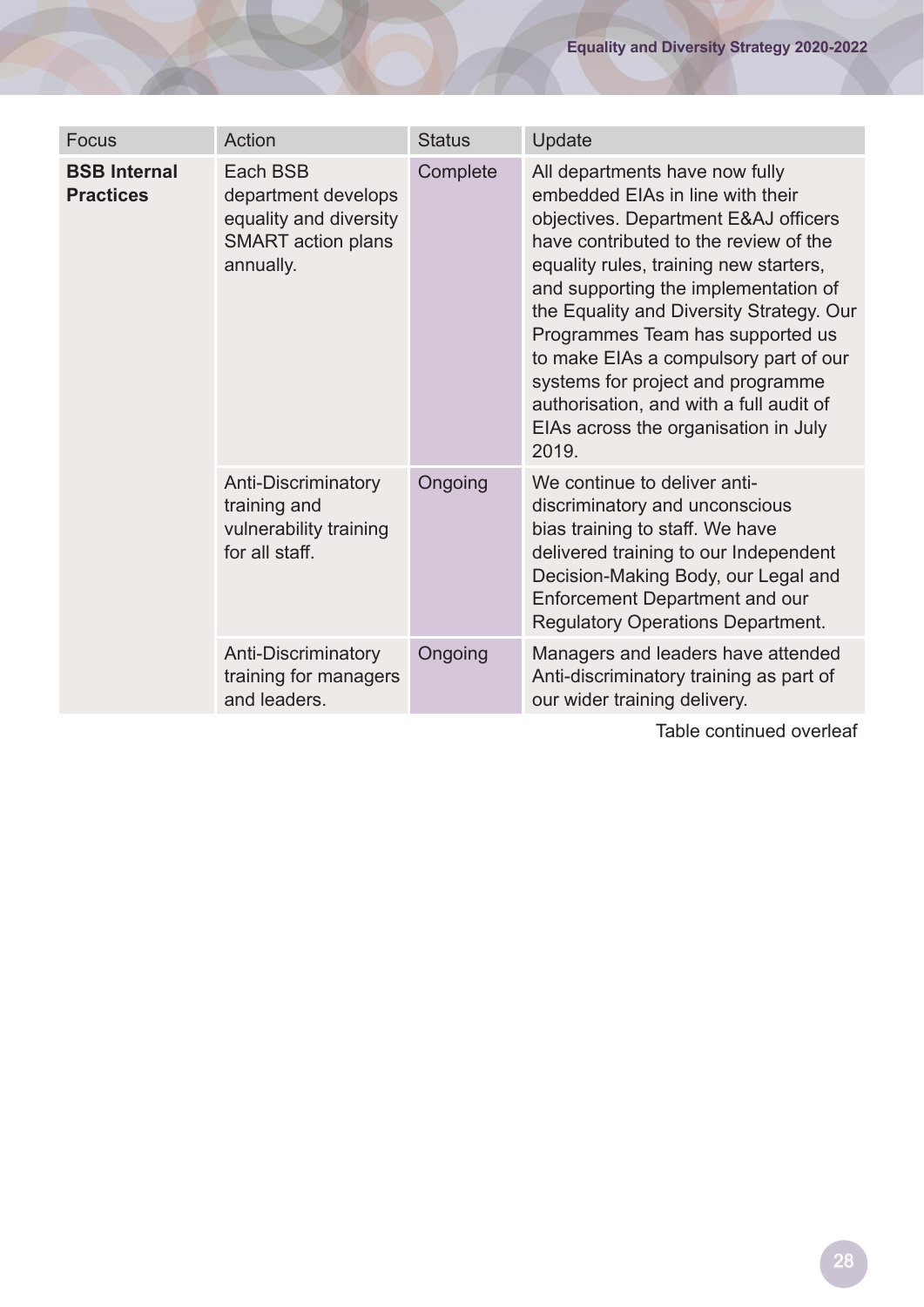| Focus                                                | Action                                                                                                                              | <b>Status</b> | Update                                                                                                                                                                                                                                                                                                                       |
|------------------------------------------------------|-------------------------------------------------------------------------------------------------------------------------------------|---------------|------------------------------------------------------------------------------------------------------------------------------------------------------------------------------------------------------------------------------------------------------------------------------------------------------------------------------|
| <b>BSB Internal</b><br><b>Practices</b><br>continued | EIA training for<br><b>Equality Champions.</b>                                                                                      | Complete      | Our Network of Equality Officers are<br>trained to undertake EIAs and to share<br>their expertise within their departments.                                                                                                                                                                                                  |
|                                                      | Host four equality<br>and diversity<br>knowledge sharing<br>sessions.                                                               | Complete      | During 2017-2019, we have hosted<br>the following six knowledge sharing<br>sessions:                                                                                                                                                                                                                                         |
|                                                      |                                                                                                                                     |               | • Youth Court Advocacy Justice<br>knowledge sharing session;                                                                                                                                                                                                                                                                 |
|                                                      |                                                                                                                                     |               | • Regulation and Wellbeing;                                                                                                                                                                                                                                                                                                  |
|                                                      |                                                                                                                                     |               | • Social Mobility with The Inner Temple;                                                                                                                                                                                                                                                                                     |
|                                                      |                                                                                                                                     |               | • Being transgender at the Bar;                                                                                                                                                                                                                                                                                              |
|                                                      |                                                                                                                                     |               | • Sikhism and practicing the Sikh faith<br>at the Bar; and                                                                                                                                                                                                                                                                   |
|                                                      |                                                                                                                                     |               | • Legal Choices with the Solicitors<br><b>Regulation Authority.</b>                                                                                                                                                                                                                                                          |
|                                                      | Analyse staff surveys<br>for any potential<br>equality and diversity<br>issues and agree<br>appropriate actions<br>to address them. | Complete      | In our last strategic period, we ran<br>two staff surveys and took appropriate<br>action to address any equality and<br>diversity issues that were identified,<br>including our commitment to actions<br>to improve wellbeing and a review<br>of recruitment training that will now<br>include a module on unconscious bias. |
|                                                      | <b>Review Board</b><br>diversity data and<br>produce an action<br>plan to address<br>any areas of<br>underrepresentation.           | Complete      | We collect diversity data from our<br>Board members at the recruitment<br>stage and review it regularly. Since<br>2017, our efforts to address areas<br>of underrepresentation have had a<br>positive impact on the diversity profile<br>of our Board.                                                                       |